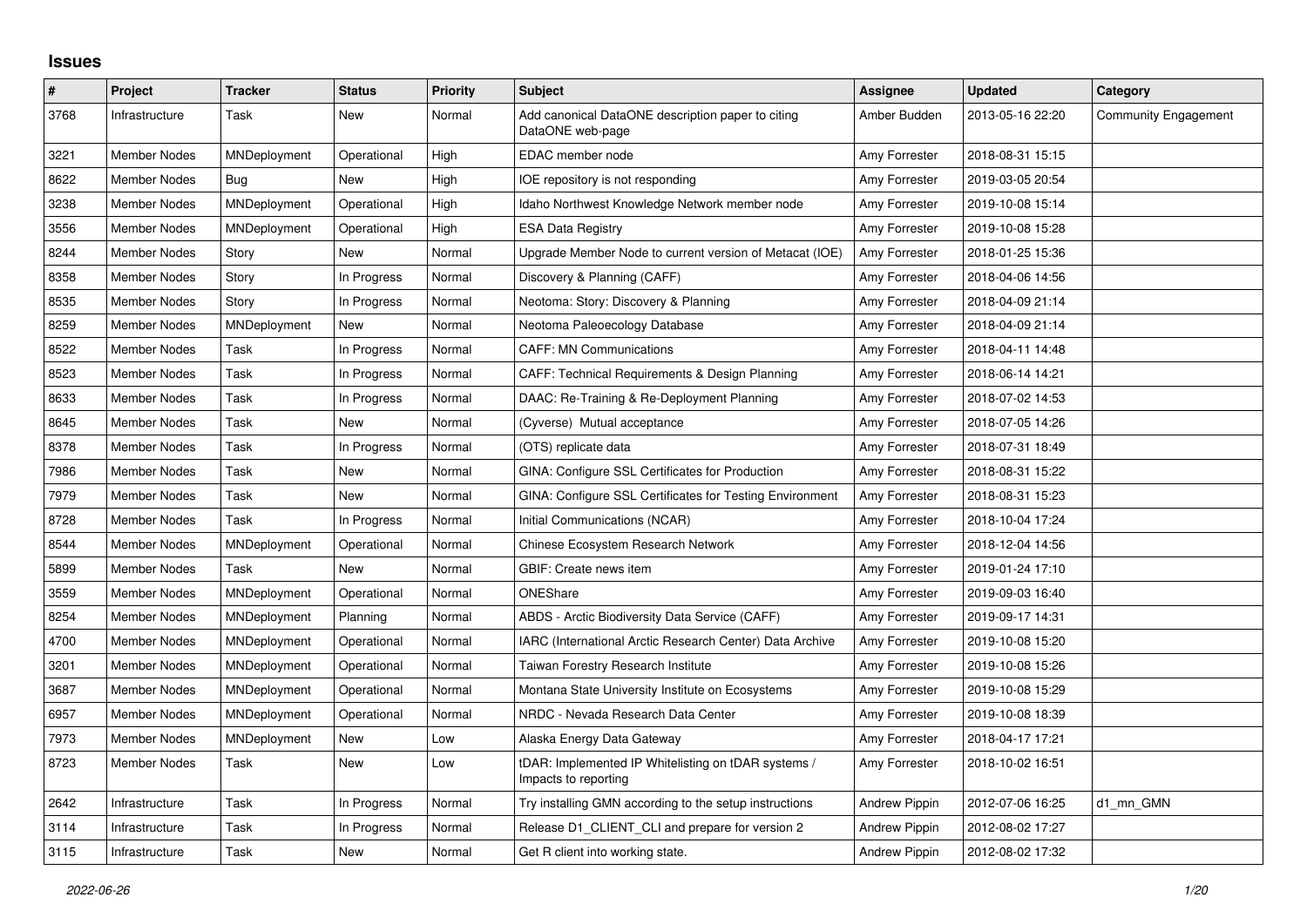| #    | Project             | <b>Tracker</b> | <b>Status</b> | <b>Priority</b> | <b>Subject</b>                                                                                            | Assignee              | <b>Updated</b>   | Category               |
|------|---------------------|----------------|---------------|-----------------|-----------------------------------------------------------------------------------------------------------|-----------------------|------------------|------------------------|
| 7686 | <b>Member Nodes</b> | Task           | Testing       | High            | tDAR - Enable URL links out to data from search results                                                   | Ben Leinfelder        | 2016-09-27 15:56 |                        |
| 2343 | Infrastructure      | Task           | New           | Normal          | Convert style sheets to separate product                                                                  | Ben Leinfelder        | 2012-02-15 17:43 |                        |
| 2492 | Infrastructure      | Task           | New           | Normal          | Add status page for given {pid}                                                                           | Ben Leinfelder        | 2012-03-15 02:02 | d1 monitor             |
| 3109 | Infrastructure      | Task           | In Progress   | Normal          | PISCO/LTER revision history with SBC documents                                                            | Ben Leinfelder        | 2012-07-31 01:34 |                        |
| 3046 | Infrastructure      | Task           | In Progress   | Normal          | Create utility to update ORE maps with invalid date formats                                               | <b>Ben Leinfelder</b> | 2012-08-14 23:41 |                        |
| 3374 | Member Nodes        | Task           | New           | Normal          | Move kepler-library.org Metacat to new server                                                             | Ben Leinfelder        | 2012-11-08 00:31 |                        |
| 3357 | Infrastructure      | Task           | New           | Normal          | Address ISet iterator bug that only iterates over a subset of<br>the ISet                                 | Ben Leinfelder        | 2012-12-12 16:54 | Metacat                |
| 3466 | Infrastructure      | Task           | New           | Normal          | Add synthetic key to systemMetadata table                                                                 | Ben Leinfelder        | 2013-01-08 18:30 |                        |
| 3467 | Infrastructure      | Task           | New           | Normal          | MN.listObject should use auto-incremented key                                                             | Ben Leinfelder        | 2013-01-08 18:31 | Metacat                |
| 3468 | Infrastructure      | Task           | New           | Normal          | Explore how CN.listObject can effectively use<br>auto-incremented key                                     | Ben Leinfelder        | 2013-01-08 18:35 | Documentation          |
| 3465 | Infrastructure      | Task           | <b>New</b>    | Normal          | Improve Metacat listObject slicing                                                                        | Ben Leinfelder        | 2013-01-08 18:54 | Metacat                |
| 3210 | Member Nodes        | Task           | New           | Normal          | Collect application metadata for the AKN member node                                                      | Ben Leinfelder        | 2013-01-08 19:23 |                        |
| 3605 | <b>Member Nodes</b> | Task           | New           | Normal          | Install a new Metacat instance for the Avian Knowledge<br>Network (AKN) member node                       | Ben Leinfelder        | 2013-02-21 16:20 |                        |
| 3625 | Infrastructure      | Task           | New           | Normal          | Update existing SANParks doctype="metadata" objects to<br>new ESRI/FGDC objectFormatId                    | Ben Leinfelder        | 2013-02-27 23:44 | Environment.Production |
| 3626 | Infrastructure      | Task           | New           | Normal          | Metacat should use correct object format for ESRI profile<br>metadata                                     | Ben Leinfelder        | 2013-02-27 23:56 | Metacat                |
| 3612 | Infrastructure      | Task           | New           | Normal          | CN SystemMetadata has incomplete obsoletedBy<br>information                                               | Ben Leinfelder        | 2013-03-08 17:43 | Environment.Production |
| 3635 | Infrastructure      | Task           | New           | Normal          | Phase two Morpho implementation                                                                           | Ben Leinfelder        | 2013-03-25 22:49 |                        |
| 3868 | Member Nodes        | Task           | In Progress   | Normal          | Verify TFRI node is running NTP                                                                           | Ben Leinfelder        | 2013-08-05 17:25 |                        |
| 3220 | <b>Member Nodes</b> | Task           | In Progress   | Normal          | contact iEcolab to determine possible MN role                                                             | Ben Leinfelder        | 2013-10-01 17:53 |                        |
| 3211 | <b>Member Nodes</b> | MNDeployment   | New           | Normal          | Taiwan Ecological Research Network member node                                                            | Ben Leinfelder        | 2014-02-20 21:58 |                        |
| 3597 | Member Nodes        | Task           | New           | Normal          | The Avian Knolwedge Network (AKN) and Cornell Lab of<br>Ornithology eBird should be distinct Member Nodes | Ben Leinfelder        | 2014-04-23 01:32 |                        |
| 2168 | <b>CN REST</b>      | Task           | New           | Normal          | Design UI for identity validation                                                                         | Ben Leinfelder        | 2015-01-19 22:59 |                        |
| 1479 | <b>CN REST</b>      | Task           | In Progress   | Normal          | Design web UI for validating newly created identities                                                     | Ben Leinfelder        | 2015-01-19 22:59 |                        |
| 3219 | <b>Member Nodes</b> | MNDeployment   | New           | Normal          | iEcolab member node                                                                                       | Ben Leinfelder        | 2015-11-19 18:01 |                        |
| 3209 | Member Nodes        | MNDeployment   | Deferred      | Normal          | Avian Knowledge Network/Cornell Laboratory of Ornithology                                                 | Ben Leinfelder        | 2016-06-17 19:31 |                        |
| 8069 | Infrastructure      | Bug            | New           | Normal          | Name from ORCID incorrectly parsed                                                                        | Ben Leinfelder        | 2017-04-12 20:28 | d1_portal_servlet      |
| 3047 | Infrastructure      | <b>Bug</b>     | In Progress   | Normal          | Metacat allows whitespace in Identifiers                                                                  | Ben Leinfelder        | 2018-11-13 21:44 |                        |
| 3246 | Infrastructure      | <b>Bug</b>     | New           | Low             | Metacat returns 500 instead of 404 in some cases                                                          | Ben Leinfelder        | 2014-10-02 18:03 | Metacat                |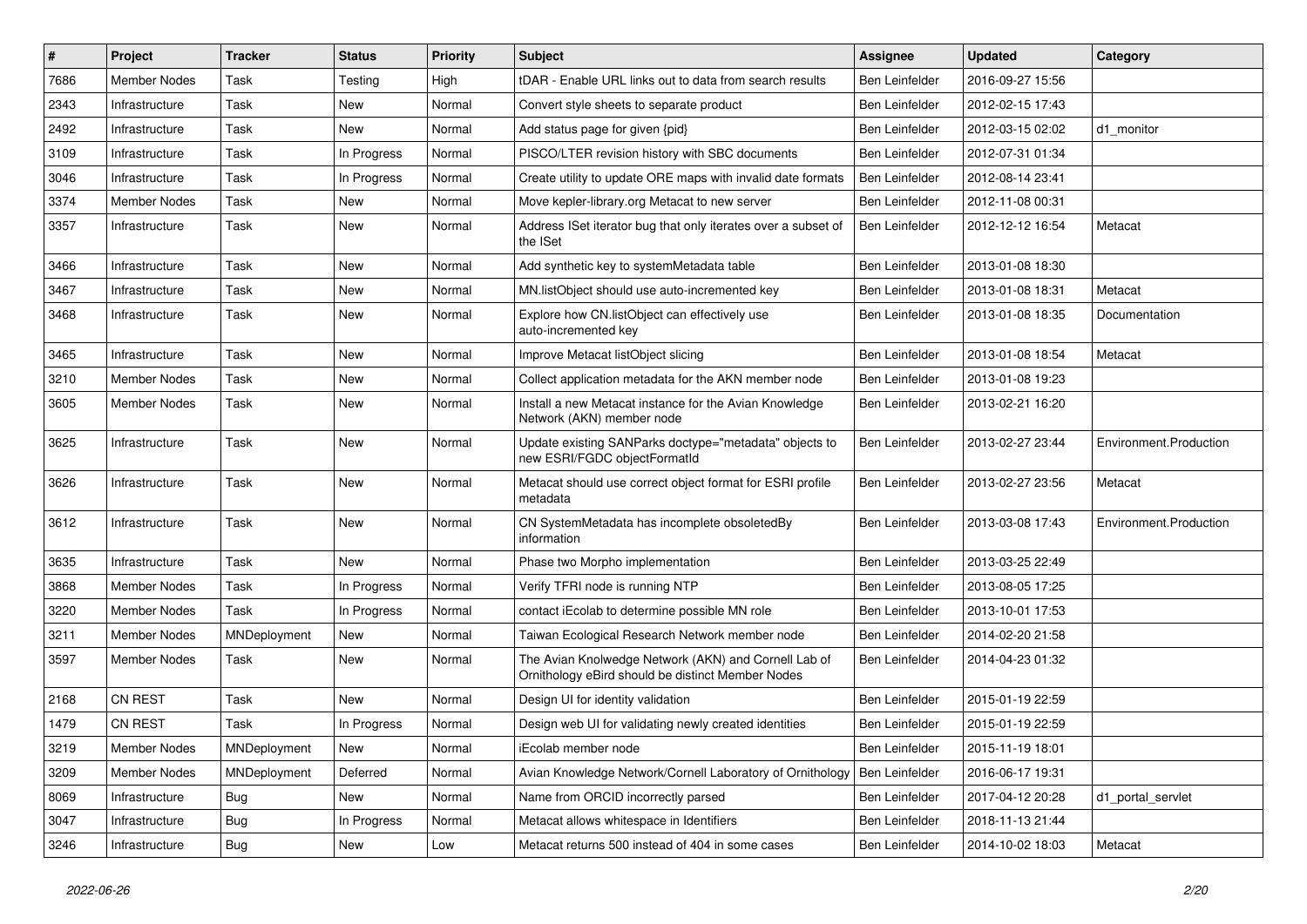| #    | Project             | <b>Tracker</b> | <b>Status</b> | <b>Priority</b> | <b>Subject</b>                                                                        | <b>Assignee</b>     | <b>Updated</b>   | Category                  |
|------|---------------------|----------------|---------------|-----------------|---------------------------------------------------------------------------------------|---------------------|------------------|---------------------------|
| 6544 | <b>Member Nodes</b> | MNDeployment   | Operational   | High            | TERN Australia (powered by AEKOS)                                                     | <b>Bruce Wilson</b> | 2019-05-22 14:21 |                           |
| 1035 | Infrastructure      | Task           | In Progress   | Normal          | Develop reference architecture documents                                              | <b>Bruce Wilson</b> | 2011-03-03 19:26 | Documentation             |
| 3260 | Member Nodes        | Task           | New           | Normal          | Scope out the implementation of a CitSci.org MN                                       | <b>Bruce Wilson</b> | 2012-09-20 20:51 |                           |
| 3905 | Infrastructure      | Task           | In Progress   | Normal          | Sort out shell logins for splunk system                                               | <b>Bruce Wilson</b> | 2013-08-23 13:27 | <b>Support Operations</b> |
| 5454 | <b>Member Nodes</b> | Task           | New           | Normal          | Evaluate dataverse poential MN                                                        | <b>Bruce Wilson</b> | 2014-05-29 19:30 |                           |
| 6379 | <b>Member Nodes</b> | MNDeployment   | New           | Normal          | <b>ICMBio</b>                                                                         | <b>Bruce Wilson</b> | 2015-11-19 17:21 |                           |
| 5455 | Member Nodes        | Task           | In Progress   | Normal          | Contact Line Pouchard to re-open discussion about PURL<br>as a potential MN           | <b>Bruce Wilson</b> | 2015-11-19 19:17 |                           |
| 3964 | <b>Member Nodes</b> | MNDeployment   | Deferred      | Normal          | EU BON Member Node                                                                    | <b>Bruce Wilson</b> | 2016-10-24 20:49 |                           |
| 5457 | Member Nodes        | MNDeployment   | New           | Normal          | NSIDC- National Snow and Ice Data Center                                              | <b>Bruce Wilson</b> | 2018-04-10 19:12 |                           |
| 6708 | <b>Member Nodes</b> | MNDeployment   | Operational   | Normal          | NEON - National Ecological Observatory Network                                        | <b>Bruce Wilson</b> | 2019-06-06 19:52 |                           |
| 7163 | Member Nodes        | MNDeployment   | <b>New</b>    | Low             | UN Environmental Programme World Conservation<br>Monitoring Centre (UNEP WCMC)        | <b>Bruce Wilson</b> | 2016-04-04 17:17 |                           |
| 3258 | <b>Member Nodes</b> | MNDeployment   | New           | Low             | CitSci.org MN                                                                         | <b>Bruce Wilson</b> | 2018-04-17 17:19 |                           |
| 8189 | Infrastructure      | Decision       | New           | Normal          | Proposal to change the roles mapped to the origin Solr field<br>for ISO docs          | <b>Bryce Mecum</b>  | 2017-12-20 01:28 |                           |
| 8574 | Search UI           | Story          | New           | Normal          | PANGAEA Temporary Fix: SID only in Data Citation                                      | <b>Bryce Mecum</b>  | 2018-05-01 01:45 |                           |
| 7754 | Search UI           | Story          | In Progress   | Normal          | Support for XSL transform of various metadata formats                                 | <b>Bryce Mecum</b>  | 2018-05-17 14:18 | MetacatUI                 |
| 8754 | Infrastructure      | Task           | New           | Normal          | Add EML 2.2 to CN formats list                                                        | <b>Bryce Mecum</b>  | 2018-12-19 00:54 |                           |
| 8753 | Infrastructure      | Task           | New           | Normal          | Add support for EML 2.2 (indexing, view)                                              | <b>Bryce Mecum</b>  | 2018-12-19 00:54 |                           |
| 8775 | Infrastructure      | Task           | In Progress   | Normal          | Make taxonomic rank fields in Solr index non-case-sensitive                           | <b>Bryce Mecum</b>  | 2019-03-11 23:35 |                           |
| 8755 | Infrastructure      | Task           | New           | Normal          | Expand EML indexing support for EML 2.2                                               | <b>Bryce Mecum</b>  | 2019-08-15 01:50 |                           |
| 8858 | Infrastructure      | Task           | New           | Normal          | Update CN Apache configs in version control with directives<br>to support sitemaps    | <b>Bryce Mecum</b>  | 2020-02-24 19:26 |                           |
| 4147 | Infrastructure      | Task           | In Progress   | Normal          | Modify d1_spatial_reporter.py to produce custom JSON<br>output                        | Chris Brumgard      | 2014-03-31 17:41 | d1 cn tools               |
| 4210 | Infrastructure      | Task           | Testing       | Immediate       | Metacat does not set serialVersion correctly in<br>CNodeService archive() or delete() | Chris Jones         | 2013-12-20 16:12 | Metacat                   |
| 3175 | Infrastructure      | Task           | New           | Normal          | Include dataoneTypes.xsd in Metacat registered schemas                                | Chris Jones         | 2012-10-05 14:23 | Metacat                   |
| 2896 | Infrastructure      | Task           | New           | Normal          | Modify the admin DN in createObjectformat script per<br>environment                   | Chris Jones         | 2012-10-05 14:23 | d1 cn buildout            |
| 3328 | Infrastructure      | Task           | New           | Normal          | Enable a data preview from the search results page                                    | Chris Jones         | 2012-10-23 19:34 | d1 mercury                |
| 3419 | Infrastructure      | Task           | In Progress   | Normal          | CNRead.describe() does not return Content-Length header                               | Chris Jones         | 2013-02-21 18:41 | Metacat                   |
| 3616 | Infrastructure      | Task           | New           | Normal          | Enable ServiceMethodRestriction support in Metacat                                    | Chris Jones         | 2013-02-27 16:28 | Metacat                   |
| 3610 | Infrastructure      | Task           | In Progress   | Normal          | Include ESRI-specific FGDC metadata schema in object<br>format list                   | Chris Jones         | 2013-07-03 00:23 | Environment.Production    |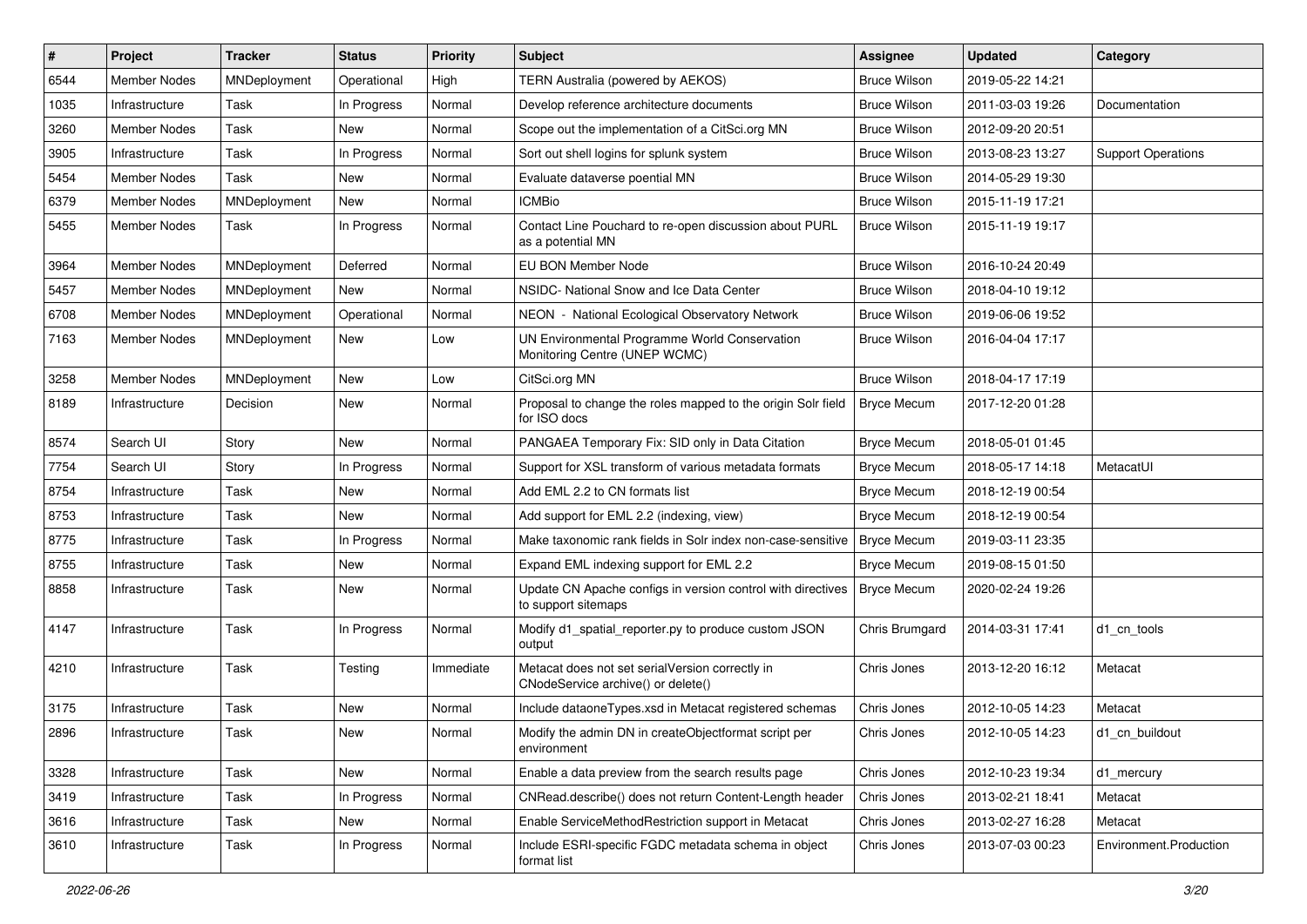| #    | Project             | <b>Tracker</b> | <b>Status</b> | <b>Priority</b> | <b>Subject</b>                                                                                                      | Assignee    | <b>Updated</b>   | Category                  |
|------|---------------------|----------------|---------------|-----------------|---------------------------------------------------------------------------------------------------------------------|-------------|------------------|---------------------------|
| 3864 | Infrastructure      | Task           | In Progress   | Normal          | Release CCI 1.2.1 Features                                                                                          | Chris Jones | 2013-09-12 20:04 | Environment.Production    |
| 3980 | <b>Member Nodes</b> | Task           | <b>New</b>    | Normal          | Missing content                                                                                                     | Chris Jones | 2013-09-25 21:48 |                           |
| 4200 | Infrastructure      | Task           | <b>New</b>    | Normal          | Update replication.properties with metacat database<br>password after upgrade before starting process daemon        | Chris Jones | 2013-12-11 20:34 | Environment.Production    |
| 3488 | Infrastructure      | Task           | New           | Normal          | Create custom merge policy to support managing<br>data/information inconsistency                                    | Chris Jones | 2014-03-14 17:27 | Metacat                   |
| 4136 | Infrastructure      | Task           | In Progress   | Normal          | Make cosmetic changes to the distribution map                                                                       | Chris Jones | 2014-03-31 17:41 | d1 dashboard              |
| 3978 | Infrastructure      | Task           | In Progress   | Normal          | Add a CN reporting script that summarizes spatial data for<br>the dashboard                                         | Chris Jones | 2014-03-31 17:41 | d1 dashboard              |
| 4125 | Infrastructure      | Task           | New           | Normal          | Mock up an informational section of the Member Node detail<br>view                                                  | Chris Jones | 2014-03-31 17:41 | d1 dashboard              |
| 5122 | <b>Member Nodes</b> | Task           | <b>New</b>    | Normal          | Verify/update information in TFRI's node registration                                                               | Chris Jones | 2014-04-18 16:51 |                           |
| 5137 | Infrastructure      | Task           | <b>New</b>    | Normal          | Fix DataONE CA chain file location in cn-buildout                                                                   | Chris Jones | 2014-04-25 15:06 | d1 cn buildout            |
| 5121 | <b>Member Nodes</b> | Task           | <b>New</b>    | Normal          | Fix DryadDataFile instance documents with no<br>dcterms:creator element                                             | Chris Jones | 2014-04-30 19:25 |                           |
| 5136 | Infrastructure      | Task           | New           | Normal          | Change DNS seetings on all DataONE VMs                                                                              | Chris Jones | 2014-05-08 03:16 | Environment.Production    |
| 5449 | <b>Member Nodes</b> | Task           | In Progress   | Normal          | Resolve resource map issues for LTER-Europe                                                                         | Chris Jones | 2014-06-20 17:59 |                           |
| 6166 | Infrastructure      | Task           | <b>New</b>    | Normal          | CNRead.getChecksum() returns Content-Type of text/csv<br>while it should be an xml type                             | Chris Jones | 2014-08-29 15:04 | d1_cn_service             |
| 6168 | Infrastructure      | Task           | New           | Normal          | CNAuthorization.setRightsHolder() returns 500<br>ServiceFailure                                                     | Chris Jones | 2014-08-29 16:01 | d1 cn service             |
| 6250 | Infrastructure      | Task           | <b>New</b>    | Normal          | CN methods return 500 ServiceFailure when called with<br>bogus test data and without certificates                   | Chris Jones | 2014-08-29 18:59 | d1_cn_service             |
| 6394 | Infrastructure      | Task           | <b>New</b>    | Normal          | Resolve SSL certificate connection errors for UNM Epscor<br>Tier 4 MN in development                                | Chris Jones | 2014-09-18 18:39 | <b>Support Operations</b> |
| 4719 | Infrastructure      | Task           | In Progress   | Normal          | Replace CN client certificate                                                                                       | Chris Jones | 2014-09-24 18:14 | Environment.Production    |
| 4715 | Infrastructure      | Task           | In Progress   | Normal          | Refresh client certificate for urn:node:CLOAKN                                                                      | Chris Jones | 2014-09-24 18:14 |                           |
| 4716 | Infrastructure      | Task           | In Progress   | Normal          | refresh client certificate for urn:node:DRYAD                                                                       | Chris Jones | 2014-09-24 18:14 | Environment.Production    |
| 4714 | Infrastructure      | Task           | In Progress   | Normal          | Refresh client certificate for MN urn:node:TFRI                                                                     | Chris Jones | 2014-09-24 18:14 | Environment.Production    |
| 3511 | Infrastructure      | Task           | New           | Normal          | Issue certificates from D1TestIntCA for stage environment<br>nodes, and revoke certificates signed by D1TestCA      | Chris Jones | 2014-09-24 18:25 | <b>Support Operations</b> |
| 3510 | Infrastructure      | Task           | <b>New</b>    | Normal          | Issue certificates from D1TestIntCA for sandbox<br>environment nodes, and revoke certificates signed by<br>D1TestCA | Chris Jones | 2014-09-24 18:25 | <b>Support Operations</b> |
| 3509 | Infrastructure      | Task           | New           | Normal          | Issue certificates from D1TestIntCA for dev environment<br>nodes, and revoke certificates signed by D1TestCA        | Chris Jones | 2014-09-24 18:25 | <b>Support Operations</b> |
| 4211 | Infrastructure      | Bug            | New           | Normal          | Potential race condition between archive and replication                                                            | Chris Jones | 2014-09-25 17:19 | d1_cn_service             |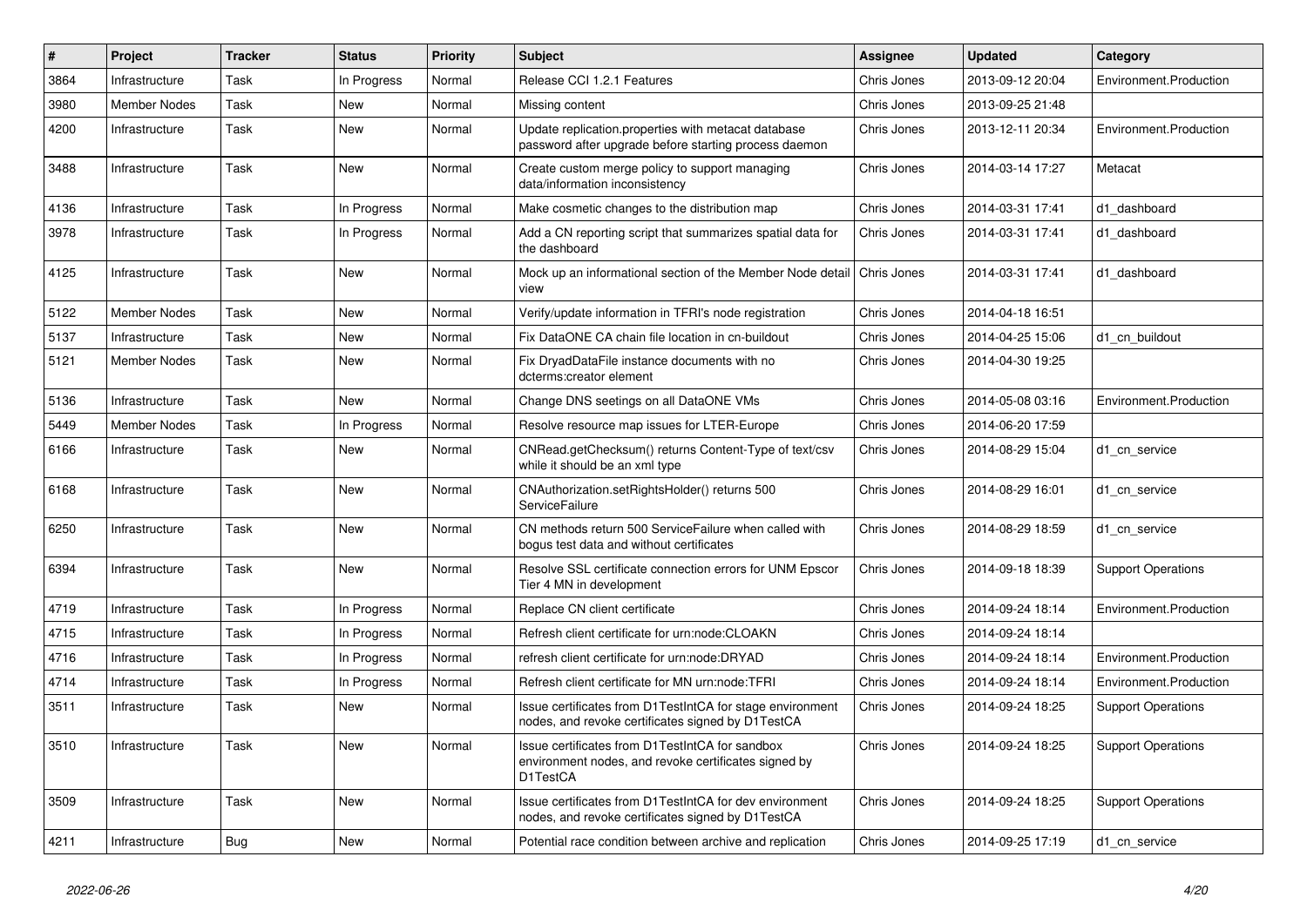| $\#$ | Project             | <b>Tracker</b> | <b>Status</b> | <b>Priority</b> | <b>Subject</b>                                                                                                                                             | Assignee      | <b>Updated</b>   | Category                |
|------|---------------------|----------------|---------------|-----------------|------------------------------------------------------------------------------------------------------------------------------------------------------------|---------------|------------------|-------------------------|
| 5145 | Infrastructure      | Feature        | <b>New</b>    | Normal          | Consider including cert subject(s) in NotAuthorized<br>exceptions                                                                                          | Chris Jones   | 2014-09-25 17:44 | d1 cn service           |
| 2411 | Infrastructure      | Bug            | In Progress   | Normal          | knb MNs and CNs allow self-signed certificates to connect                                                                                                  | Chris Jones   | 2014-10-01 22:22 | Environment.Development |
| 3700 | Infrastructure      | Bug            | New           | Normal          | MNodeService.replicate will not request new object if<br>existing on MN                                                                                    | Chris Jones   | 2015-01-06 19:43 | Metacat                 |
| 3658 | DataONE API         | Bug            | New           | Normal          | Deleting objects breaks obsoletes chain traversal                                                                                                          | Chris Jones   | 2015-01-19 22:29 |                         |
| 7120 | Java Client         | Task           | Testing       | Normal          | Fix DataPackage.insertRelationship() to handle any URI for<br>external identifiers                                                                         | Chris Jones   | 2015-06-04 21:48 | d1_libclient_java       |
| 7322 | Java Client         | <b>Bug</b>     | Testing       | Normal          | D1Object stores data in memory, causes out of memory<br>errors                                                                                             | Chris Jones   | 2015-08-28 00:15 | d1 libclient java       |
| 7389 | Java Client         | Task           | Testing       | Normal          | V2 D1Object fails to download V1 content                                                                                                                   | Chris Jones   | 2015-09-28 17:50 | d1_libclient_java       |
| 7466 | Infrastructure      | Task           | In Progress   | Normal          | Some objects not accessible on the CN via REST API                                                                                                         | Chris Jones   | 2015-11-05 16:11 | Metacat                 |
| 7498 | Search UI           | Task           | In Progress   | Normal          | Search UI deployments need to be automated                                                                                                                 | Chris Jones   | 2015-11-21 00:36 | MetacatUI               |
| 6843 | Infrastructure      | Task           | In Progress   | Normal          | Update the prov instance of the RdfXmlSubprocessor to<br>index renamed and inverse provenance properties                                                   | Chris Jones   | 2017-03-28 16:16 | d1 indexer              |
| 8051 | Infrastructure      | Bug            | In Progress   | Normal          | CORS-based CN calls fail using Internet Explorer on<br>Windows                                                                                             | Chris Jones   | 2017-03-28 16:35 | dataone-cn-os-core      |
| 8639 | Infrastructure      | Story          | New           | Normal          | Replication performance is too slow to service demand                                                                                                      | Chris Jones   | 2018-07-04 11:18 | d1_replication          |
| 8640 | Infrastructure      | <b>Bug</b>     | New           | Normal          | Replication includes "down" nodes as replication targets                                                                                                   | Chris Jones   | 2018-07-04 11:29 | d1 replication          |
| 8641 | Infrastructure      | <b>Bug</b>     | <b>New</b>    | Normal          | Any change to SystemMetadata causes a new replication<br>task to be generated without consideration of the object<br>replicability                         | Chris Jones   | 2018-07-04 12:28 | d1_replication          |
| 8697 | <b>Member Nodes</b> | Task           | <b>New</b>    | Normal          | ESSDIVE: anonymous download issue                                                                                                                          | Chris Jones   | 2018-09-13 19:40 |                         |
| 8757 | <b>CN REST</b>      | Story          | <b>New</b>    | Normal          | Fix getChecksum() in MNAuditTask to use dynamic<br>checksum algorithms                                                                                     | Chris Jones   | 2019-01-14 19:48 | d1 replication auditor  |
| 8756 | <b>CN REST</b>      | Story          | <b>New</b>    | Normal          | Ensure replica auditor is effective                                                                                                                        | Chris Jones   | 2019-01-15 21:00 | d1 replication auditor  |
| 8776 | <b>CN REST</b>      | Task           | New           | Normal          | Set valid replica status to completed                                                                                                                      | Chris Jones   | 2019-03-12 15:57 | d1 replication auditor  |
| 8778 | CN REST             | Task           | <b>New</b>    | Normal          | Ensure SystemMetadata replica auditing updates are saved<br>and broadcast                                                                                  | Chris Jones   | 2019-03-12 16:54 | d1 replication auditor  |
| 8777 | <b>CN REST</b>      | Task           | <b>New</b>    | Normal          | Configure CN to audit objects greater than 1GB                                                                                                             | Chris Jones   | 2019-03-13 20:50 | d1 replication auditor  |
| 766  | Requirements        | Requirement    | New           | High            | (Requirement) Users should be able to easily assign proxy<br>privileges to other users and to systems acting on their<br>behalf for limited time durations | Dave Vieglais | 2010-08-11 00:11 | Requirement             |
| 767  | Requirements        | Requirement    | <b>New</b>    | High            | (Requirement) Users need to be able to express embargo<br>rules for data                                                                                   | Dave Vieglais | 2010-08-11 00:16 | Requirement             |
| 768  | Requirements        | Requirement    | <b>New</b>    | High            | (Requirement) Need default authz policies that resolve<br>problems associated with inaccessible principals                                                 | Dave Vieglais | 2010-08-11 00:34 | Requirement             |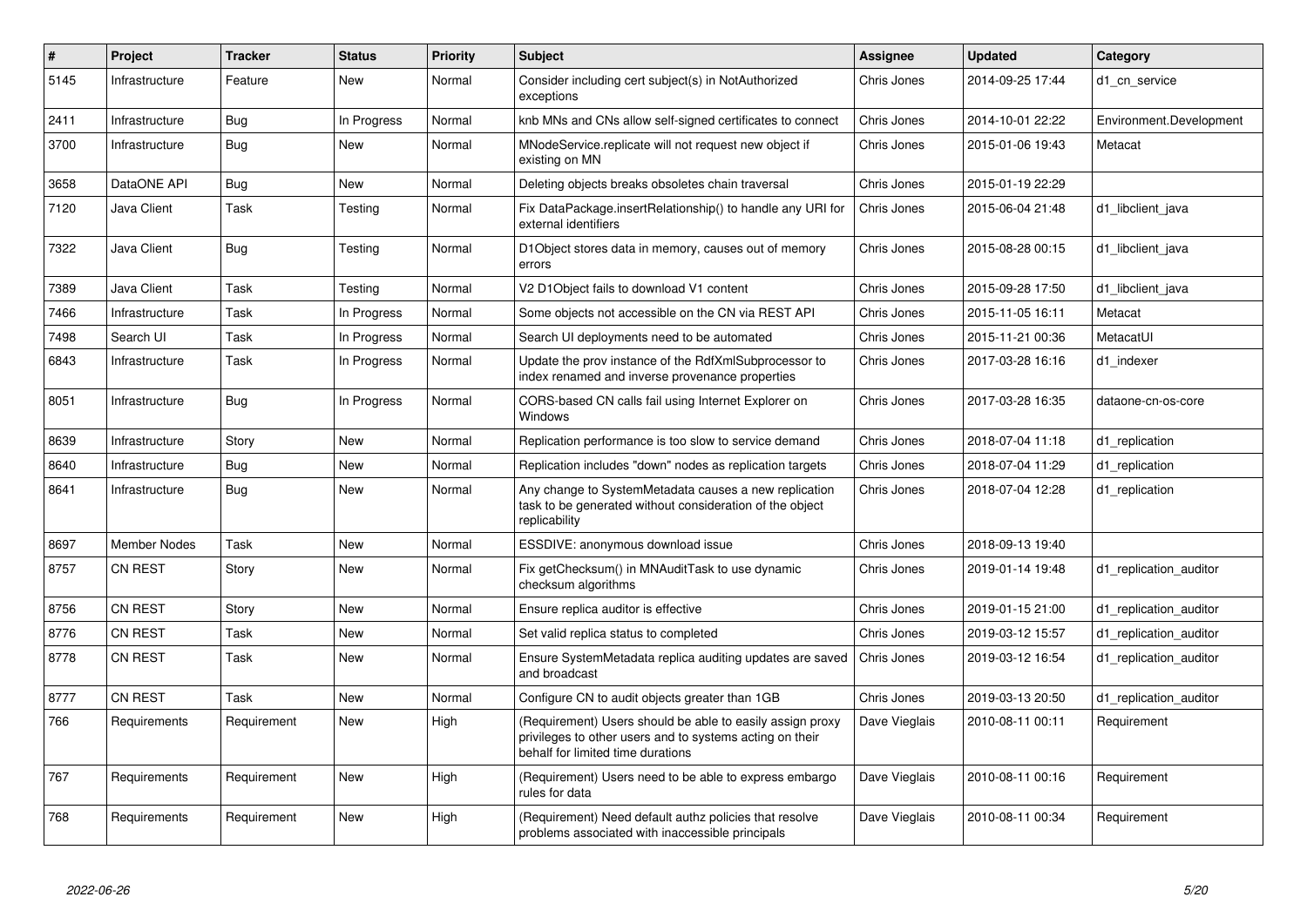| $\#$ | Project      | <b>Tracker</b> | <b>Status</b> | <b>Priority</b> | <b>Subject</b>                                                                                                                                        | <b>Assignee</b> | <b>Updated</b>   | Category       |
|------|--------------|----------------|---------------|-----------------|-------------------------------------------------------------------------------------------------------------------------------------------------------|-----------------|------------------|----------------|
| 770  | Requirements | Requirement    | New           | High            | (Requirement) Authorization system should be able to<br>express the pseudo-principal concepts like 'public'                                           | Dave Vieglais   | 2010-08-11 00:41 | Requirement    |
| 772  | Requirements | Requirement    | New           | High            | (Requirement) Authentication services should be compatible<br>with existing infrastructure and applications                                           | Dave Vieglais   | 2010-08-11 07:54 | Requirement    |
| 795  | Requirements | Requirement    | New           | High            | (Requirement) System must support revocation of user<br>permissions                                                                                   | Dave Vieglais   | 2010-08-29 20:45 | Requirement    |
| 762  | Requirements | Requirement    | New           | High            | (Requirement) User identities can be derived from existing<br>institutional directory services                                                        | Dave Vieglais   | 2010-09-06 03:01 | Requirement    |
| 769  | Requirements | Requirement    | New           | High            | (Requirement) Authorization should support critical roles,<br>such as curators and system administrators                                              | Dave Vieglais   | 2010-09-06 03:02 | Requirement    |
| 761  | Requirements | Requirement    | New           | High            | (Requirement) Users can specify authorization rules for data<br>objects, science metadata objects, and process artifacts<br>separately                | Dave Vieglais   | 2010-09-06 03:06 | Requirement    |
| 411  | Requirements | Requirement    | New           | High            | (Requirement) The infrastructure must survive destruction of<br>one or more data storage nodes                                                        | Dave Vieglais   | 2010-09-06 03:10 | d1 common java |
| 771  | Requirements | Requirement    | New           | High            | (Requirement) User identities should have simple string<br>serializations that express both the user identity and<br>namespace from which it is drawn | Dave Vieglais   | 2010-09-06 03:12 | Requirement    |
| 318  | Requirements | Requirement    | New           | High            | (Requirement) Sponsor required Y1 functionality                                                                                                       | Dave Vieglais   | 2010-09-06 03:24 | d1 common java |
| 821  | Requirements | Requirement    | New           | High            | (Requirement) Sponsor required functionality                                                                                                          | Dave Vieglais   | 2010-09-06 03:28 | d1 common java |
| 384  | Requirements | Requirement    | New           | High            | (Requirement) Enable efficient mechanisms for users to<br>discover content                                                                            | Dave Vieglais   | 2010-09-06 03:58 | d1_common_java |
| 822  | Requirements | Requirement    | New           | High            | (Requirement) Object access and manipulation should be<br>responsive                                                                                  | Dave Vieglais   | 2010-09-06 20:27 | d1 common java |
| 393  | Requirements | Requirement    | New           | High            | (Requirement) Access control rule evaluation must be highly   Dave Vieglais<br>scalable and responsive.                                               |                 | 2010-09-06 20:27 | Requirement    |
| 765  | Requirements | Requirement    | New           | High            | (Requirement) Tools can access an API for authn and authz                                                                                             | Dave Vieglais   | 2010-09-06 20:30 | Requirement    |
| 392  | Requirements | Requirement    | New           | High            | (Requirement) Identity and access control should be<br>interoperable across datanets                                                                  | Dave Vieglais   | 2010-09-06 20:31 | Requirement    |
| 764  | Requirements | Requirement    | <b>New</b>    | High            | (Requirement) Authentication and access control should be<br>consistently available                                                                   | Dave Vieglais   | 2010-09-06 20:32 | Requirement    |
| 777  | Requirements | Requirement    | New           | High            | (Requirement) Authorization rules should support common<br>permission levels                                                                          | Dave Vieglais   | 2010-09-06 20:49 | Requirement    |
| 390  | Requirements | Requirement    | <b>New</b>    | High            | (Requirement) Consistent mechanism for identifying users                                                                                              | Dave Vieglais   | 2010-09-06 20:50 | Requirement    |
| 391  | Requirements | Requirement    | New           | High            | (Requirement) Enable different classes of users<br>commensurate with their roles.                                                                     | Dave Vieglais   | 2010-09-06 20:51 | Requirement    |
| 763  | Requirements | Requirement    | New           | High            | (Requirement) Authentication and authorization services are<br>geographically replicated                                                              | Dave Vieglais   | 2010-09-06 20:52 | Requirement    |
| 820  | Requirements | Requirement    | New           | High            | (Requirement) Common API for authentication and<br>authorization operations                                                                           | Dave Vieglais   | 2010-09-06 21:23 | Requirement    |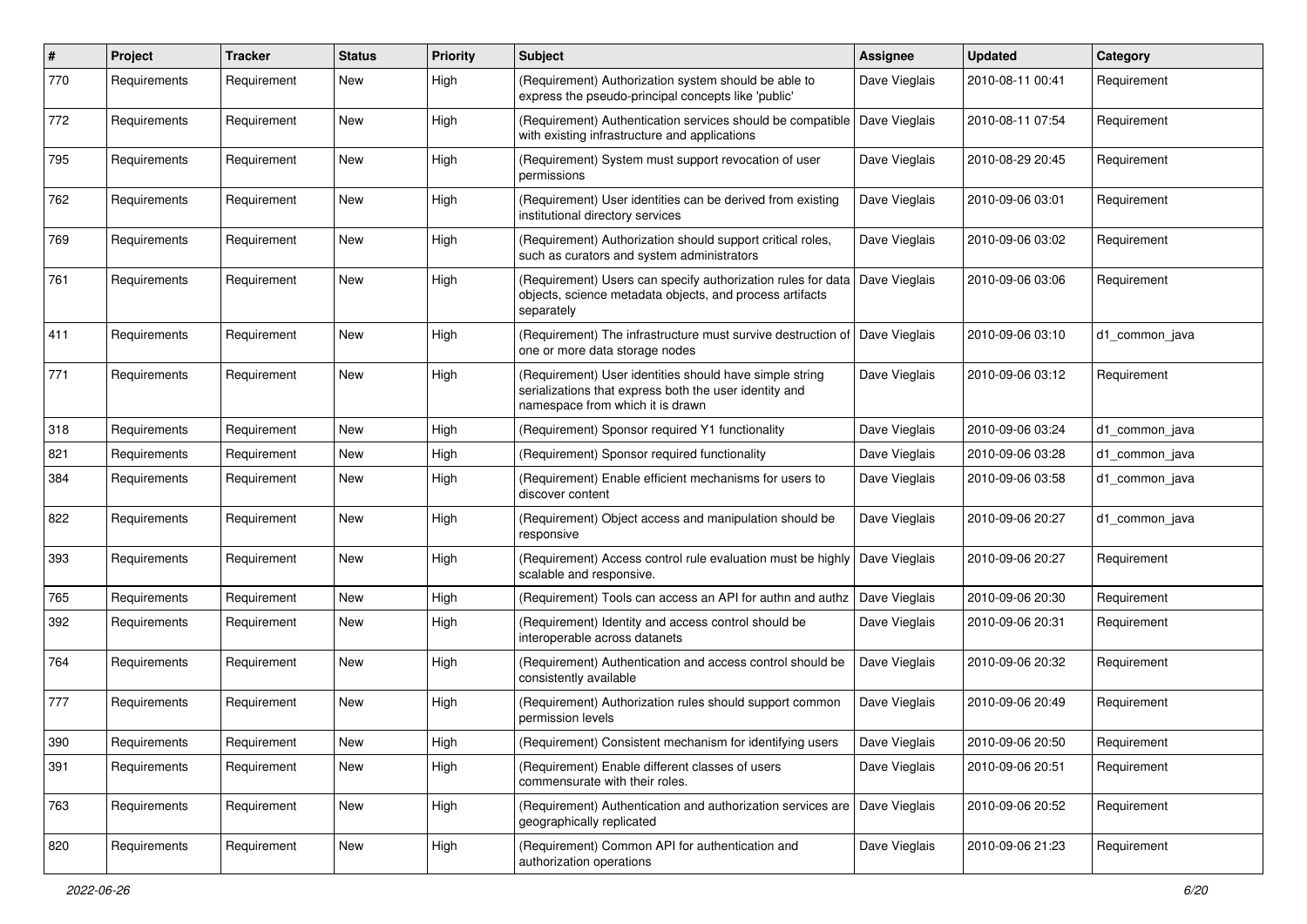| $\#$ | Project             | <b>Tracker</b> | <b>Status</b> | <b>Priority</b> | <b>Subject</b>                                                                                                        | <b>Assignee</b> | <b>Updated</b>   | Category                      |
|------|---------------------|----------------|---------------|-----------------|-----------------------------------------------------------------------------------------------------------------------|-----------------|------------------|-------------------------------|
| 7601 | Infrastructure      | Bug            | New           | High            | CN checksum inconsistencies                                                                                           | Dave Vieglais   | 2016-01-26 19:29 |                               |
| 8076 | Infrastructure      | Bug            | <b>New</b>    | High            | sysmeta can not be retrieved for some objects                                                                         | Dave Vieglais   | 2017-04-22 01:54 | dataone-cn-rest-service       |
| 8195 | Infrastructure      | Bug            | In Progress   | High            | Tomcat out of memory error                                                                                            | Dave Vieglais   | 2017-12-26 20:01 |                               |
| 8823 | Infrastructure      | Story          | New           | High            | Recent Apache and OpenSSL combinations break<br>connectivity on Ubuntu 18.04                                          | Dave Vieglais   | 2019-06-19 02:43 |                               |
| 8824 | Infrastructure      | Task           | In Progress   | High            | Install Apache 2.4.39 and disable TLSv1.3 on CNs                                                                      | Dave Vieglais   | 2019-06-19 12:11 |                               |
| 1227 | Infrastructure      | Task           | <b>New</b>    | Normal          | configure Hudson to build Mercury for deployment to a CN                                                              | Dave Vieglais   | 2011-01-13 15:16 | d1_mercury                    |
| 2344 | Infrastructure      | Task           | New           | Normal          | Add category for Ben's style sheets in Redmine                                                                        | Dave Vieglais   | 2012-02-15 17:45 | <b>Support Operations</b>     |
| 2169 | Infrastructure      | Task           | In Progress   | Normal          | Design content and layout for status page                                                                             | Dave Vieglais   | 2012-03-14 20:40 | d1 monitor                    |
| 2593 | Infrastructure      | Task           | <b>New</b>    | Normal          | Prepare science data and metadata content for the<br>workshop                                                         | Dave Vieglais   | 2012-04-09 22:52 |                               |
| 2791 | Infrastructure      | Task           | <b>New</b>    | Normal          | verify on dev machines                                                                                                | Dave Vieglais   | 2012-05-21 17:41 | d1_cn_buildout                |
| 3099 | Infrastructure      | Decision       | New           | Normal          | ONE-Mercury display of data set citation                                                                              | Dave Vieglais   | 2012-07-23 21:24 | d1 mercury                    |
| 3108 | Infrastructure      | Task           | New           | Normal          | lastHarvested date is always equal to the current time.                                                               | Dave Vieglais   | 2012-07-30 22:11 |                               |
| 3185 | <b>Member Nodes</b> | Task           | In Progress   | Normal          | Make initial contact with FRAMES for participation as a MN                                                            | Dave Vieglais   | 2012-09-05 02:12 |                               |
| 3411 | Member Nodes        | Task           | New           | Normal          | Collate documents of relevance to MN deployment and<br>operation                                                      | Dave Vieglais   | 2012-12-01 18:33 |                               |
| 3380 | Infrastructure      | Task           | New           | Normal          | Upgrade d1_client_hzpeek to Hazelcast 2.x                                                                             | Dave Vieglais   | 2012-12-12 16:50 |                               |
| 3067 | Infrastructure      | Task           | New           | Normal          | Old DAAC PIDs to archive                                                                                              | Dave Vieglais   | 2013-01-02 14:14 | mn.Mercury                    |
| 3512 | Infrastructure      | Task           | New           | Normal          | Issue production client certificates for<br>mn-{ucsb orc unm}-2.dataone.org replica target nodes                      | Dave Vieglais   | 2013-01-23 16:34 | Environment.Production        |
| 3518 | <b>Member Nodes</b> | Task           | New           | Normal          | Arctos: New MN discussion                                                                                             | Dave Vieglais   | 2013-01-25 18:27 |                               |
| 3891 | Infrastructure      | Task           | New           | Normal          | review vulnerability to BREACH attacks                                                                                | Dave Vieglais   | 2013-08-07 15:01 | Authentication, Authorization |
| 3901 | Infrastructure      | Task           | New           | Normal          | Review Mozilla Persona as an alternative for identity<br>management                                                   | Dave Vieglais   | 2013-08-09 11:57 | Documentation                 |
| 3974 | Infrastructure      | Task           | <b>New</b>    | Normal          | Complete agenda for meeting                                                                                           | Dave Vieglais   | 2013-09-11 20:59 |                               |
| 3994 | Member Nodes        | Task           | New           | Normal          | Stories and bugs are showing up in the MN Dashboard;<br>should be restricted to MNDeployment trackers                 | Dave Vieglais   | 2013-09-26 23:34 |                               |
| 4053 | Infrastructure      | Task           | In Progress   | Normal          | <b>Architect OPeNDAP MN</b>                                                                                           | Dave Vieglais   | 2013-10-06 20:11 | mn.OPeNDAP                    |
| 3308 | Infrastructure      | Task           | New           | Normal          | Document the process for removing content contributed<br>from a specific member node and/or the entire member<br>node | Dave Vieglais   | 2014-03-14 18:29 | <b>Support Operations</b>     |
| 4704 | Infrastructure      | Task           | New           | Normal          | Create a view of MN holdings from a CN perspective                                                                    | Dave Vieglais   | 2014-04-09 15:33 |                               |
| 4098 | Infrastructure      | Task           | New           | Normal          | Synchronization should allow valid replicas held by MNs to<br>set obsoletedBy and archive flags                       | Dave Vieglais   | 2014-07-31 22:23 | d1_synchronization            |
| 6392 | Infrastructure      | Decision       | New           | Normal          | CN getChecksum REST API design review                                                                                 | Dave Vieglais   | 2014-09-18 17:09 | Requirement                   |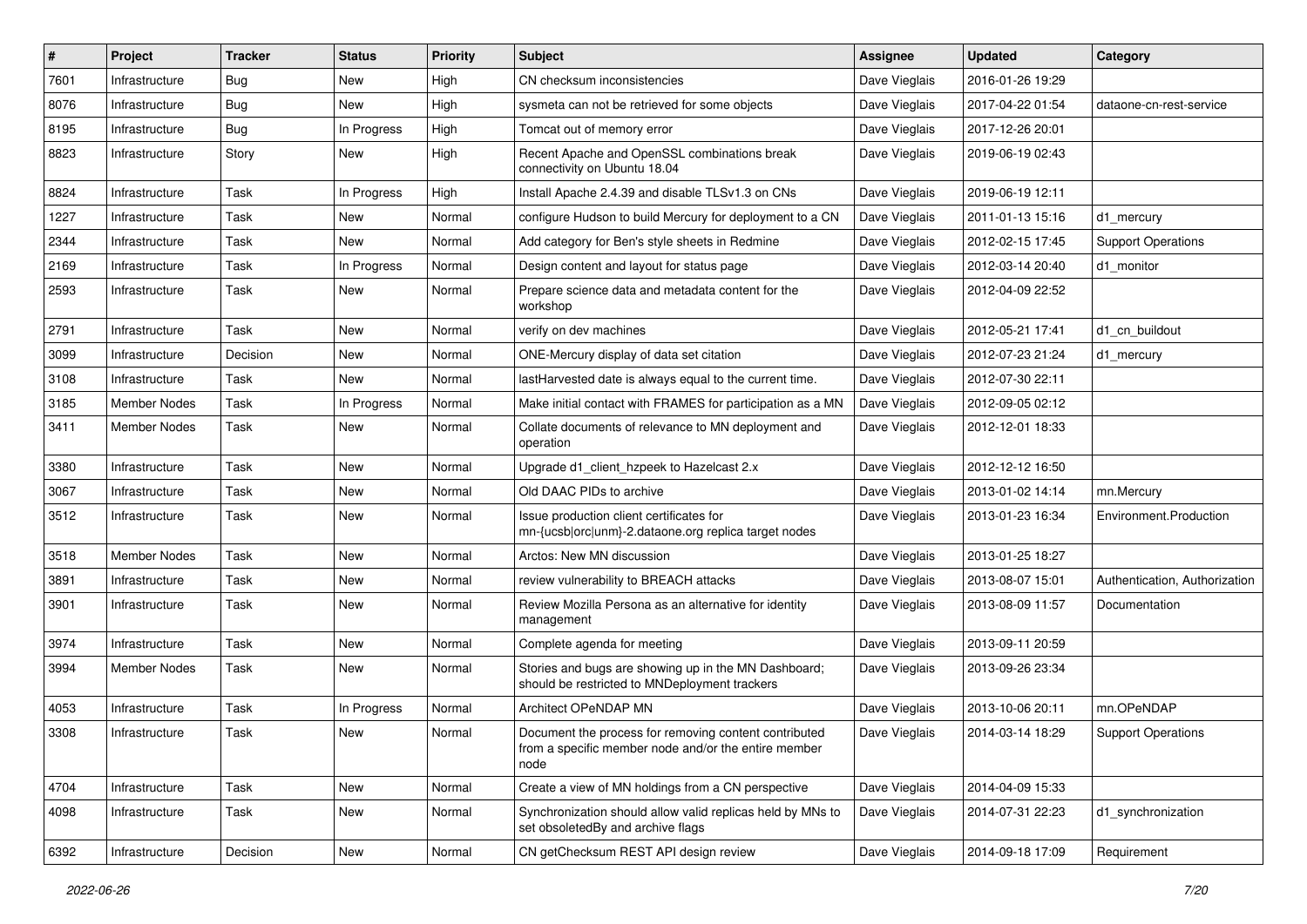| #    | Project        | <b>Tracker</b> | <b>Status</b> | <b>Priority</b> | <b>Subject</b>                                                                                             | Assignee      | <b>Updated</b>   | Category                  |
|------|----------------|----------------|---------------|-----------------|------------------------------------------------------------------------------------------------------------|---------------|------------------|---------------------------|
| 3063 | Infrastructure | Task           | New           | Normal          | Change Mutability of Metadata documentation                                                                | Dave Vieglais | 2014-09-24 18:27 | Documentation             |
| 3332 | Infrastructure | Task           | In Progress   | Normal          | Revise use cases and add sample code                                                                       | Dave Vieglais | 2014-09-24 18:27 | Documentation             |
| 2688 | Infrastructure | Task           | New           | Normal          | Develop guidelines for how Subject entries are handled -<br>creation, normalization, comparison            | Dave Vieglais | 2014-09-24 18:27 | Documentation             |
| 3728 | Infrastructure | Task           | <b>New</b>    | Normal          | Update and augment architecture use cases to describe<br>processes for property changes on system metadata | Dave Vieglais | 2014-09-24 18:27 | Documentation             |
| 3881 | Infrastructure | Task           | New           | Normal          | 4.2.1.4 Definition of Verified User Lacking                                                                | Dave Vieglais | 2014-09-24 18:27 | Documentation             |
| 3878 | Infrastructure | Task           | New           | Normal          | 4.2.1.1 Missing and Out-of-Date Documentation                                                              | Dave Vieglais | 2014-09-24 18:27 |                           |
| 3810 | Infrastructure | Task           | New           | Normal          | Identify and setup location for user oriented operational<br>docs                                          | Dave Vieglais | 2014-09-24 18:27 | <b>Support Operations</b> |
| 4192 | Infrastructure | Task           | In Progress   | Normal          | Notify MN implementations of the discrepancy in exception<br>definition                                    | Dave Vieglais | 2014-09-24 18:28 | Management                |
| 4190 | Infrastructure | Task           | New           | Normal          | Update architecture docs to import dataoneErrors.xsd                                                       | Dave Vieglais | 2014-09-24 18:28 | Documentation             |
| 2033 | Infrastructure | Task           | New           | Normal          | Document hardware / CN administrators and their contact<br>info                                            | Dave Vieglais | 2014-09-24 18:29 | Management                |
| 2030 | Infrastructure | Task           | New           | Normal          | Document the structure and interconnections of VM host<br>hardware at UNM                                  | Dave Vieglais | 2014-09-24 18:29 | Hardware                  |
| 2029 | Infrastructure | Task           | <b>New</b>    | Normal          | Document VM specifications for replication MNs                                                             | Dave Vieglais | 2014-09-24 18:29 | Management                |
| 2028 | Infrastructure | Task           | New           | Normal          | Document VM specifications for CNs                                                                         | Dave Vieglais | 2014-09-24 18:29 | Management                |
| 6478 | Infrastructure | Task           | New           | Normal          | move mncheck VM to a different VMhost                                                                      | Dave Vieglais | 2014-10-01 20:34 | MNWebChecker              |
| 6069 | Infrastructure | Story          | New           | Normal          | open ask.dataone.org sign-in to community                                                                  | Dave Vieglais | 2014-10-01 20:39 | Documentation             |
| 1983 | Infrastructure | Task           | New           | Normal          | UC04 describes MNCore.ping() with discovery capability                                                     | Dave Vieglais | 2014-10-02 17:21 | Documentation             |
| 6167 | Infrastructure | Task           | New           | Normal          | Docs for CNRead.search() say "SOLR" in capital but actual<br>API expects "solr" in lower case              | Dave Vieglais | 2014-10-02 17:21 | Documentation             |
| 3314 | Infrastructure | Task           | <b>New</b>    | Normal          | CNRead.getQueryEngineDescription() - REST URL                                                              | Dave Vieglais | 2014-10-02 17:21 | Documentation             |
| 3315 | Infrastructure | Task           | New           | Normal          | CNRead.query() - POST in addition to GET                                                                   | Dave Vieglais | 2014-10-02 17:21 | Documentation             |
| 4723 | Infrastructure | Task           | New           | Normal          | MN recognition of CN                                                                                       | Dave Vieglais | 2014-10-02 17:21 |                           |
| 4722 | Infrastructure | Task           | New           | Normal          | Clarify permissions for CN                                                                                 | Dave Vieglais | 2014-10-02 17:21 |                           |
| 2794 | Infrastructure | Task           | New           | Normal          | Exceptions: Remove unsupported exception serializations<br>and add "header serialization"                  | Dave Vieglais | 2014-10-02 17:21 | Documentation             |
| 1961 | Infrastructure | Task           | New           | Normal          | Types.ErrorMessage - does not exist                                                                        | Dave Vieglais | 2014-10-02 17:21 | Documentation             |
| 2466 | Infrastructure | Task           | New           | Normal          | Authentication - Remove references to Principal                                                            | Dave Vieglais | 2014-10-02 17:21 | Documentation             |
| 2826 | Infrastructure | Task           | New           | Normal          | MNStorage.archive() - Permissions                                                                          | Dave Vieglais | 2014-10-02 17:21 | Documentation             |
| 2810 | Infrastructure | Task           | New           | Normal          | setReplicationStatus() example rwt state transition is<br>incorrect                                        | Dave Vieglais | 2014-10-02 17:21 | Documentation             |
| 4102 | Infrastructure | Task           | New           | Normal          | Add expiration policy for CNCore.reserveldentifier()                                                       | Dave Vieglais | 2014-10-02 17:21 | Documentation             |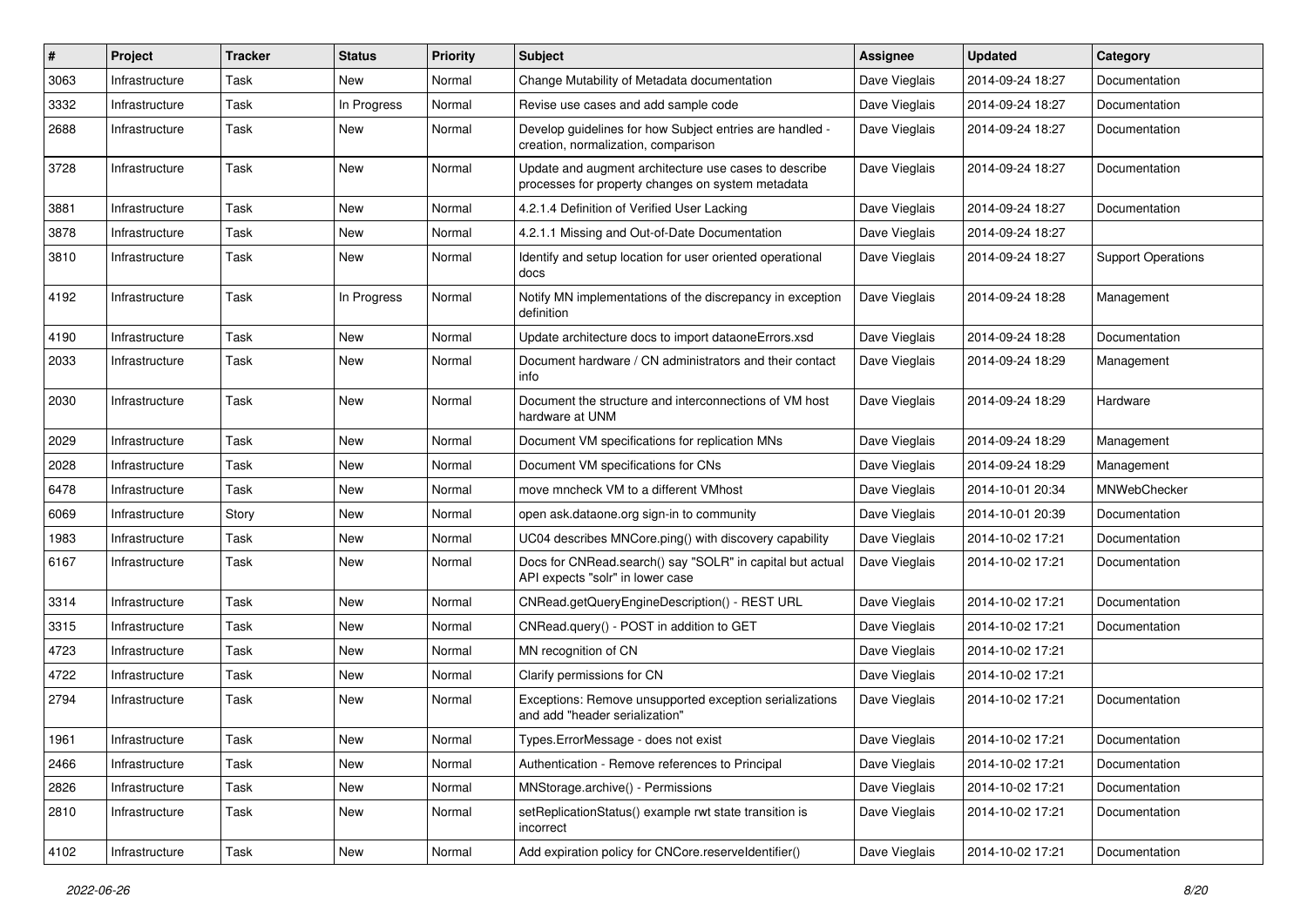| #    | Project        | <b>Tracker</b> | <b>Status</b> | <b>Priority</b> | <b>Subject</b>                                                                           | <b>Assignee</b> | <b>Updated</b>   | Category            |
|------|----------------|----------------|---------------|-----------------|------------------------------------------------------------------------------------------|-----------------|------------------|---------------------|
| 2660 | Infrastructure | Task           | <b>New</b>    | Normal          | Deciding on a key size for D1 certs                                                      | Dave Vieglais   | 2014-10-02 17:21 | Documentation       |
| 2646 | Infrastructure | Task           | <b>New</b>    | Normal          | MNReplication.getReplica() - Add information about<br>CNReplication.isNodeAuthorized()   | Dave Vieglais   | 2014-10-02 17:21 | Documentation       |
| 2508 | Infrastructure | Task           | New           | Normal          | MNStorage.delete(), MNStorage.update() - Action must be<br>denied for replicas.          | Dave Vieglais   | 2014-10-02 17:21 | Documentation       |
| 2475 | Infrastructure | Task           | <b>New</b>    | Normal          | CNReplication.setReplicationStatus() - How to represent<br>null                          | Dave Vieglais   | 2014-10-02 17:21 | Documentation       |
| 3807 | Infrastructure | Task           | New           | Normal          | Add documentation for Types.QueryEngineDescription                                       | Dave Vieglais   | 2014-10-02 17:21 | Documentation       |
| 2465 | Infrastructure | Task           | New           | Normal          | Authentication - Remove TODO about selecting format for<br>principal name                | Dave Vieglais   | 2014-10-02 17:21 | Documentation       |
| 2464 | Infrastructure | Task           | New           | Normal          | Authentication - no space after comma in subjects                                        | Dave Vieglais   | 2014-10-02 17:21 | Documentation       |
| 2394 | Infrastructure | Task           | New           | Normal          | CNRead.search() - solr / SOLR                                                            | Dave Vieglais   | 2014-10-02 17:21 | Documentation       |
| 2342 | Infrastructure | Task           | New           | Normal          | CNCore.reserveldentifier() - Update REST description                                     | Dave Vieglais   | 2014-10-02 17:21 | Documentation       |
| 2227 | Infrastructure | Task           | New           | Normal          | Specify valid mimetypes for responses                                                    | Dave Vieglais   | 2014-10-02 17:21 | Documentation       |
| 2172 | Infrastructure | Task           | New           | Normal          | Types.DateTime: Example serialization without TZ<br>designator                           | Dave Vieglais   | 2014-10-02 17:21 | Documentation       |
| 1986 | Infrastructure | Task           | New           | Normal          | Update UC04 to use correct CN method for determining if a<br>PID exists                  | Dave Vieglais   | 2014-10-02 17:21 | Documentation       |
| 3598 | Infrastructure | Task           | New           | Normal          | Node document subject description is a bit unclear                                       | Dave Vieglais   | 2014-10-02 17:21 | Documentation       |
| 2142 | Infrastructure | Task           | New           | Normal          | MNReplication.getReplica() - include PID in signature                                    | Dave Vieglais   | 2014-10-02 17:21 | Documentation       |
| 2131 | Infrastructure | Task           | New           | Normal          | CNRegister.updateNodeCapabilities() - nodeid -> nodeld                                   | Dave Vieglais   | 2014-10-02 17:21 |                     |
| 2123 | Infrastructure | Task           | New           | Normal          | Description of serialVersion                                                             | Dave Vieglais   | 2014-10-02 17:21 | Documentation       |
| 2809 | Infrastructure | Task           | New           | Normal          | MNStorage.update() - Make behavior explicit                                              | Dave Vieglais   | 2014-10-02 17:21 | Documentation       |
| 2083 | Infrastructure | Task           | New           | Normal          | Split the CN API into public and private sections                                        | Dave Vieglais   | 2014-10-02 17:21 | Documentation       |
| 2793 | Infrastructure | Task           | New           | Normal          | MNRead.describe() - Document special requirement of<br>returning D1 exceptions in header | Dave Vieglais   | 2014-10-02 17:21 | Documentation       |
| 2054 | Infrastructure | Task           | New           | Normal          | CNReplication.setReplicationPolicy(),<br>updateReplicationMetadata()                     | Dave Vieglais   | 2014-10-02 17:21 | Documentation       |
| 1762 | Infrastructure | Task           | <b>New</b>    | Normal          | Sketch CN components and associations                                                    | Dave Vieglais   | 2014-10-02 17:40 |                     |
| 2540 | Infrastructure | Feature        | In Progress   | Normal          | add generateldentifier() method to MNStorage API                                         | Dave Vieglais   | 2014-10-02 17:54 | Documentation       |
| 6754 | Infrastructure | Task           | New           | Normal          | Architecture API loose ends                                                              | Dave Vieglais   | 2015-01-13 18:54 | Architecture Design |
| 1443 | DataONE API    | Task           | New           | Normal          | Identify operational requirements for monitoring and logging                             | Dave Vieglais   | 2015-01-19 23:06 |                     |
| 1442 | DataONE API    | Task           | New           | Normal          | Identify monitoring and logging use cases and requirements                               | Dave Vieglais   | 2015-01-19 23:06 |                     |
| 6759 | DataONE API    | Story          | New           | Normal          | ObjectFormat Management                                                                  | Dave Vieglais   | 2015-01-19 23:17 |                     |
| 7096 | CN REST        | Task           | New           | Normal          | Unexpectedly closed streams / disconnects on UNM<br>network                              | Dave Vieglais   | 2015-05-12 17:49 |                     |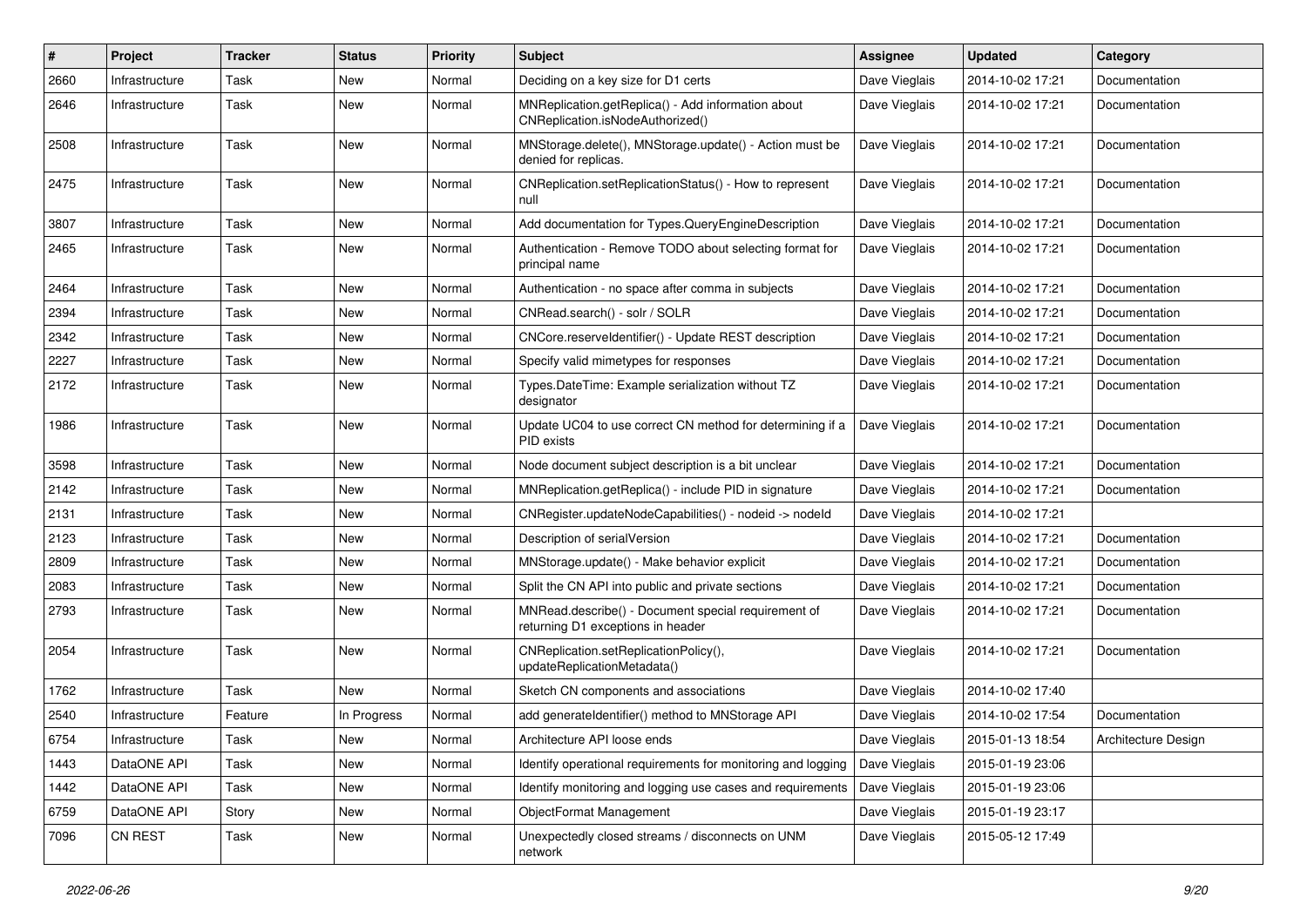| #    | Project                           | <b>Tracker</b> | <b>Status</b> | <b>Priority</b> | <b>Subject</b>                                                                                 | Assignee      | <b>Updated</b>   | Category                  |
|------|-----------------------------------|----------------|---------------|-----------------|------------------------------------------------------------------------------------------------|---------------|------------------|---------------------------|
| 7102 | <b>Member Nodes</b>               | Task           | In Progress   | Normal          | Create test server certificate for test.piscoweb.org                                           | Dave Vieglais | 2015-05-14 18:28 |                           |
| 7103 | <b>Member Nodes</b>               | Task           | New           | Normal          | Create a new test certificate for mnStagePISCO                                                 | Dave Vieglais | 2015-05-14 18:29 |                           |
| 7127 | DataONE API                       | Task           | New           | Normal          | <b>Finalize CNAuthentication interface</b>                                                     | Dave Vieglais | 2015-05-21 19:31 | api_documentation         |
| 7155 | OGC-Slender<br>Node               | Task           | New           | Normal          | Design the connector, including sources of key information                                     | Dave Vieglais | 2015-06-05 11:42 |                           |
| 7149 | OGC-Slender<br>Node               | Story          | Testing       | Normal          | Implement mechanism to retrieve a list of objects available<br>from repository                 | Dave Vieglais | 2015-06-05 13:37 |                           |
| 7146 | OGC-Slender<br>Node               | Story          | In Progress   | Normal          | Determine formatId for content retrievable from NODC<br>services                               | Dave Vieglais | 2015-06-05 13:37 |                           |
| 7166 | OGC-Slender<br>Node               | Story          | New           | Normal          | Create ORE document for an NODC data package                                                   | Dave Vieglais | 2015-06-08 18:50 |                           |
| 7167 | OGC-Slender<br>Node               | Task           | New           | Normal          | Generate system metadata for science metadata                                                  | Dave Vieglais | 2015-06-08 18:58 |                           |
| 7151 | OGC-Slender<br>Node               | Story          | In Progress   | Normal          | Generate system metadata for content                                                           | Dave Vieglais | 2015-06-08 18:58 |                           |
| 7168 | OGC-Slender<br>Node               | Task           | New           | Normal          | Generate system metadata for data objects                                                      | Dave Vieglais | 2015-06-08 18:59 |                           |
| 7169 | OGC-Slender<br>Node               | Task           | New           | Normal          | Enable tracking of obsoletes / obsoleted by for data objects                                   | Dave Vieglais | 2015-06-08 19:01 |                           |
| 7170 | OGC-Slender<br>Node               | Story          | New           | Normal          | Evaluate the feasibility of extracting provenance information<br>from the journal.txt document | Dave Vieglais | 2015-06-08 21:28 |                           |
| 7177 | Infrastructure                    | Task           | New           | Normal          | Develop video documentation for certificate management                                         | Dave Vieglais | 2015-06-10 01:33 | Documentation             |
| 7176 | Infrastructure                    | Task           | New           | Normal          | Develop textual documentation for certificate management                                       | Dave Vieglais | 2015-06-10 01:33 | Documentation             |
| 7183 | Infrastructure                    | Story          | New           | Normal          | Update wild card server certificate on all test.dataone.org<br>systems                         | Dave Vieglais | 2015-06-15 15:10 | <b>Support Operations</b> |
| 2827 | Infrastructure                    | Task           | In Progress   | Normal          | nesting groups requires schema change*                                                         | Dave Vieglais | 2015-06-25 22:00 | d1 schemas                |
| 7279 | Infrastructure                    | Task           | New           | Normal          | MN implementation documentation - need document<br>management solution                         | Dave Vieglais | 2015-07-28 22:24 | Documentation             |
| 7298 | <b>Python Libraries</b>           | Bug            | New           | Normal          | escapeQueryTerm should be a module method not a class<br>method                                | Dave Vieglais | 2015-08-18 15:06 | d1_libclient_python       |
| 7148 | OGC-Slender<br>Node               | Task           | In Progress   | Normal          | Determine formatId for science metadata                                                        | Dave Vieglais | 2015-09-22 16:27 |                           |
| 7439 | <b>MN Service</b><br>Registration | Task           | New           | Normal          | Update the search interface to support rendering and other<br>actions for services             | Dave Vieglais | 2015-10-16 14:06 |                           |
| 7407 | Infrastructure                    | Story          | In Progress   | Normal          | object formats in the d1 common java bootstrap list are<br>inconsistent with production        | Dave Vieglais | 2016-03-15 16:49 | d1_indexer                |
| 7427 | Python Libraries                  | Task           | New           | Normal          | adjust API signatures in python libraries                                                      | Dave Vieglais | 2016-03-25 01:11 | d1_libclient_python       |
| 7219 | Python GMN                        | Story          | In Progress   | Normal          | Upgrade Django version used by GMN, add better support<br>for PUT operations                   | Dave Vieglais | 2016-03-25 01:24 |                           |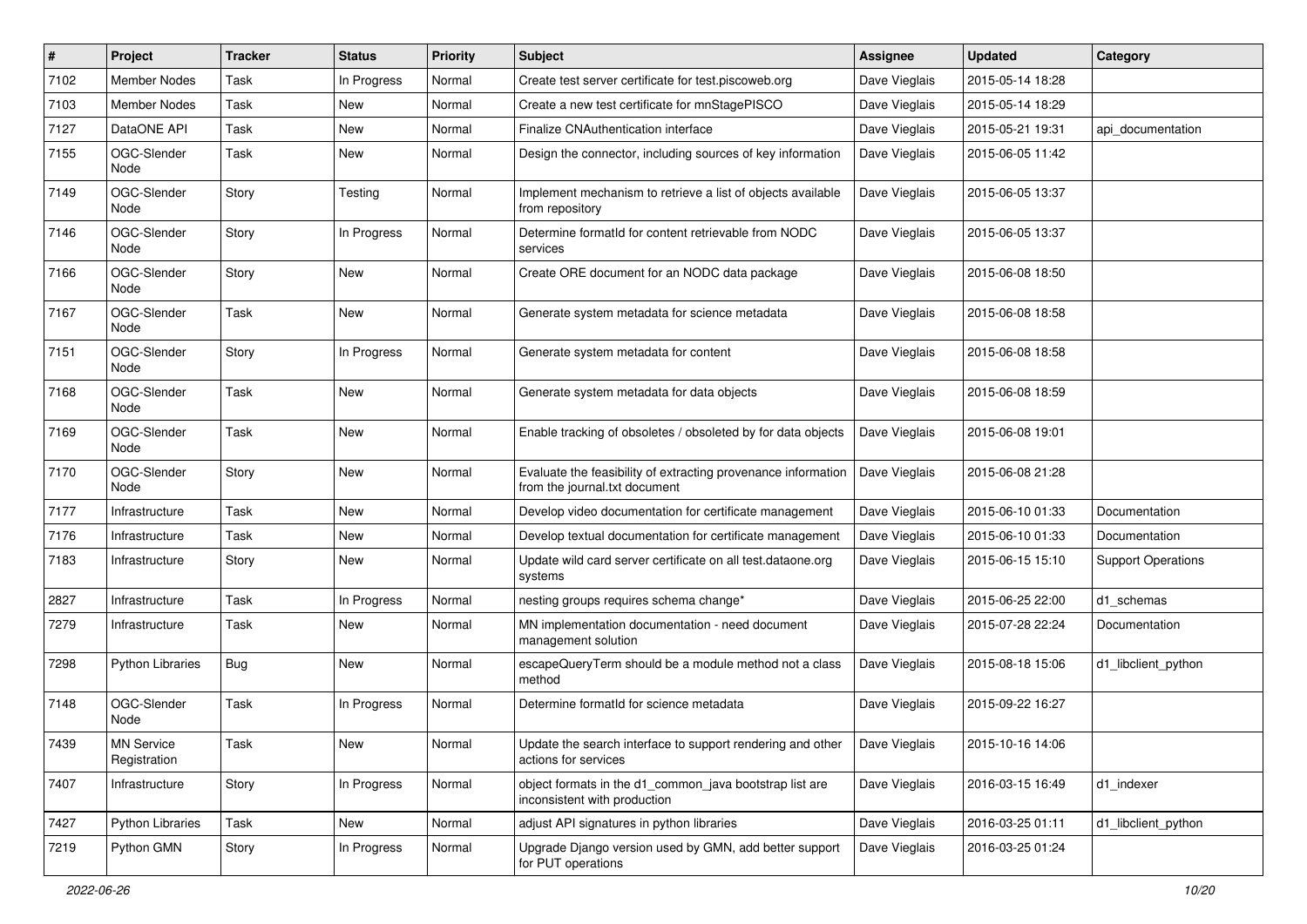| $\pmb{\#}$ | Project                 | <b>Tracker</b> | <b>Status</b> | <b>Priority</b> | <b>Subject</b>                                                                                                                       | Assignee      | <b>Updated</b>   | Category                      |
|------------|-------------------------|----------------|---------------|-----------------|--------------------------------------------------------------------------------------------------------------------------------------|---------------|------------------|-------------------------------|
| 6497       | Python GMN              | Feature        | In Progress   | Normal          | V2 GMN Support                                                                                                                       | Dave Vieglais | 2016-03-25 01:27 |                               |
| 7139       | Python GMN              | Task           | In Review     | Normal          | modify postgres schema                                                                                                               | Dave Vieglais | 2016-03-25 01:27 |                               |
| 7140       | Python GMN              | Task           | In Review     | Normal          | Resolve sids to pids                                                                                                                 | Dave Vieglais | 2016-03-25 01:27 |                               |
| 7137       | Python GMN              | Task           | Testing       | Normal          | Add support for V2 urls                                                                                                              | Dave Vieglais | 2016-03-25 01:27 |                               |
| 7199       | Python GMN              | Task           | New           | Normal          | Implement support for token authentication approach                                                                                  | Dave Vieglais | 2016-03-25 01:27 |                               |
| 7138       | Python GMN              | Task           | Testing       | Normal          | Create new view functions                                                                                                            | Dave Vieglais | 2016-03-25 01:27 |                               |
| 7425       | <b>Python Libraries</b> | Task           | New           | Normal          | Replace httplib low level use in RestClient with the requests<br>library                                                             | Dave Vieglais | 2016-03-25 02:03 | d1 common python              |
| 7181       | <b>Python Libraries</b> | Task           | In Progress   | Normal          | add d1_libclient_python implementation                                                                                               | Dave Vieglais | 2016-04-21 22:37 | d1 libclient python           |
| 7767       | Infrastructure          | Task           | New           | Normal          | In DataONE search results, move map display to map<br>extent                                                                         | Dave Vieglais | 2016-05-04 18:31 |                               |
| 4068       | Member Nodes            | Task           | <b>New</b>    | Normal          | Coordinate discussions for biodiversity data in DataONE<br>with TDWG participants                                                    | Dave Vieglais | 2016-06-17 19:31 |                               |
| 7838       | DataONE API             | Task           | <b>New</b>    | Normal          | Modify the obsolescence chain process to accommodate<br>the use case where both old and new PIDs are present on<br>the CN for v1 MNs | Dave Vieglais | 2016-06-29 02:20 |                               |
| 7850       | Infrastructure          | Task           | New           | Normal          | Passing SID to MNRead.systemMetadataChanged()                                                                                        | Dave Vieglais | 2016-07-20 20:00 |                               |
| 7918       | <b>CN REST</b>          | Bug            | New           | Normal          | SEAD object only partially synchronized - missing<br>autogen.2016092916012224122 document from<br>/var/metacat/documents             | Dave Vieglais | 2016-10-21 18:00 | cn_metacat                    |
| 7930       | Member Nodes            | Task           | In Progress   | Normal          | verify obsoletion in tDAR sandbox                                                                                                    | Dave Vieglais | 2016-12-01 23:47 |                               |
| 7839       | DataONE API             | Task           | New           | Normal          | Online documentation places synchronize in CNRead api                                                                                | Dave Vieglais | 2016-12-21 09:04 | api documentation             |
| 7358       | Infrastructure          | Story          | In Progress   | Normal          | ContactSubject on NodeList must be valid D1 Idap entry                                                                               | Dave Vieglais | 2016-12-21 09:05 | Authentication, Authorization |
| 4189       | Infrastructure          | Task           | In Progress   | Normal          | Update dataoneErrors.xsd to match the documentation                                                                                  | Dave Vieglais | 2017-01-14 00:24 | d1_schemas                    |
| 3191       | Member Nodes            | MNDeployment   | Deferred      | Normal          | <b>UC Vertnet Member Node</b>                                                                                                        | Dave Vieglais | 2017-01-31 14:54 |                               |
| 8066       | Infrastructure          | Task           | New           | Normal          | Verify completeness of unit test<br>MetacatRdfXmlSubprocessorTest                                                                    | Dave Vieglais | 2017-04-11 23:47 | d1_indexer                    |
| 8108       | Infrastructure          | Support        | New           | Normal          | Must determine the state of replication auditing for when<br>replicas on non-functioning MNs are still reported as<br>complete       | Dave Vieglais | 2017-06-06 17:56 | d1_replication_auditor        |
| 8213       | <b>Member Nodes</b>     | Story          | <b>New</b>    | Normal          | KUBI node is not responding as a MN                                                                                                  | Dave Vieglais | 2017-11-06 22:18 |                               |
| 7688       | Infrastructure          | <b>Bug</b>     | New           | Normal          | LogAggregation unable to change BaseURLs upon<br>updateNodeCapabilities notification                                                 | Dave Vieglais | 2018-01-02 12:02 | d1_log_aggregation            |
| 8235       | Infrastructure          | Task           | New           | Normal          | Arrange with KU library to make use of ORCID membership<br>to support DataONE authentication                                         | Dave Vieglais | 2018-01-09 02:01 |                               |
| 8236       | Infrastructure          | Task           | New           | Normal          | Acquire ORCID API key under KU membership                                                                                            | Dave Vieglais | 2018-01-09 02:21 |                               |
| 8237       | Infrastructure          | Task           | New           | Normal          | Configure production environment to use new API key<br>under KU ORCID membership                                                     | Dave Vieglais | 2018-01-09 02:21 | Authentication, Authorization |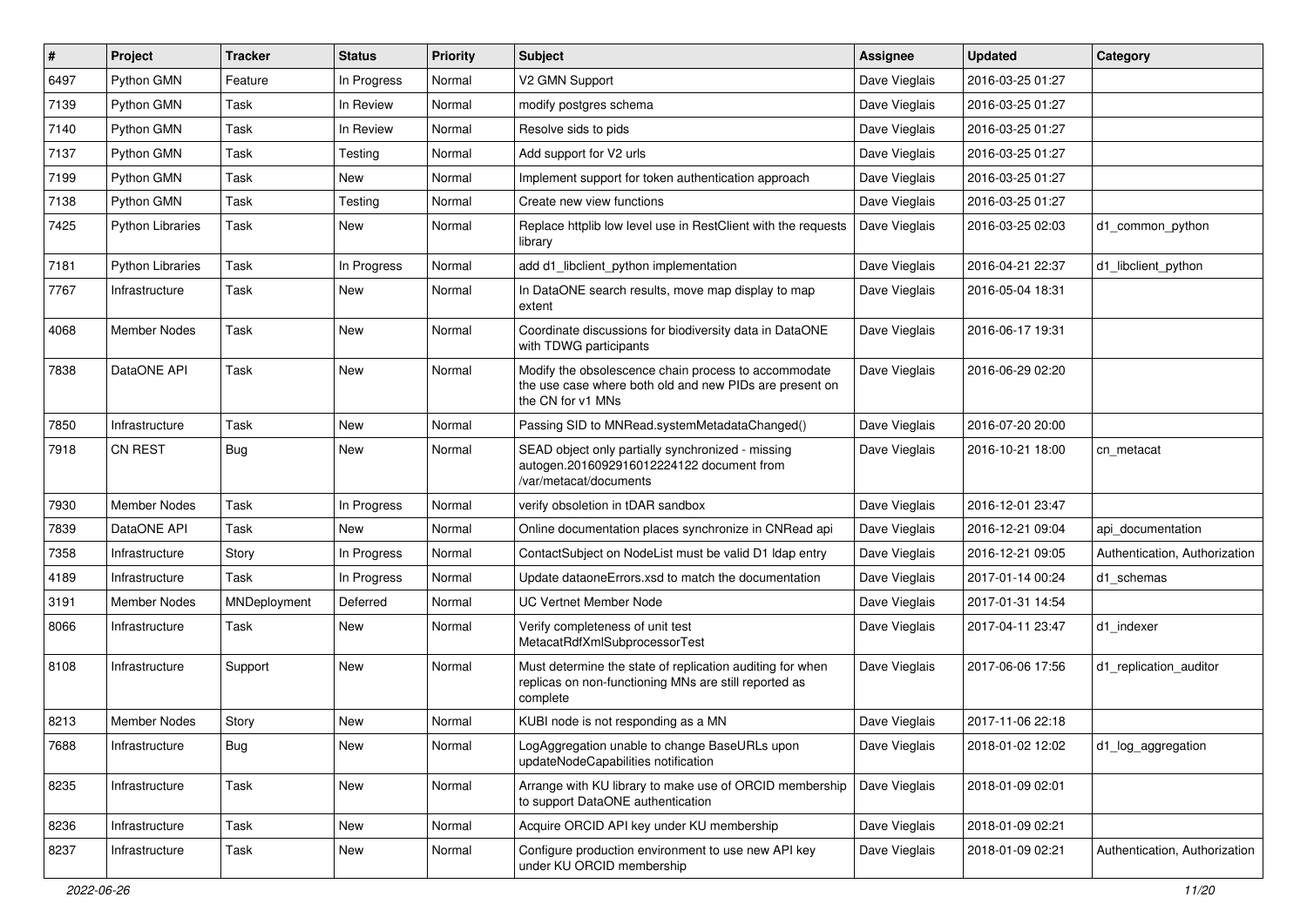| $\#$ | Project        | Tracker | <b>Status</b> | <b>Priority</b> | <b>Subject</b>                                                                                     | Assignee      | <b>Updated</b>   | Category                      |
|------|----------------|---------|---------------|-----------------|----------------------------------------------------------------------------------------------------|---------------|------------------|-------------------------------|
| 8238 | Infrastructure | Task    | <b>New</b>    | Normal          | Document contacts and procedure for using KU ORCID<br>membership API key                           | Dave Vieglais | 2018-01-09 02:22 | Authentication, Authorization |
| 8234 | Infrastructure | Story   | <b>New</b>    | Normal          | Use University of Kansas ORCID membership to support<br>authentication in production environment   | Dave Vieglais | 2018-01-09 19:10 | Authentication, Authorization |
| 8109 | Infrastructure | Story   | <b>New</b>    | Normal          | Does authentication token need to include group<br>information?                                    | Dave Vieglais | 2018-01-17 18:45 | Authentication, Authorization |
| 8038 | Infrastructure | Story   | In Progress   | Normal          | connect logging output to a log analysis tool                                                      | Dave Vieglais | 2018-01-17 18:52 | d1 synchronization            |
| 7920 | Infrastructure | Story   | In Progress   | Normal          | migrate apache2 authorization rules from 2.2 conforming to<br>2.4                                  | Dave Vieglais | 2018-01-17 18:59 | d1_cn_buildout                |
| 7882 | Infrastructure | Story   | In Progress   | Normal          | Tune CN logfile management                                                                         | Dave Vieglais | 2018-01-17 19:03 |                               |
| 7859 | Infrastructure | Story   | <b>New</b>    | Normal          | Add formatID for the STL 3d model file format                                                      | Dave Vieglais | 2018-01-17 19:04 |                               |
| 7716 | Infrastructure | Story   | In Progress   | Normal          | How to facilitate resubmission of sync Failures?                                                   | Dave Vieglais | 2018-01-17 19:22 | d1 synchronization            |
| 7605 | Infrastructure | Story   | New           | Normal          | MemberNodes not authorizing CN to harvest log records                                              | Dave Vieglais | 2018-01-17 19:33 | Environment.Production        |
| 7559 | Infrastructure | Story   | <b>New</b>    | Normal          | Develop plan for securing application passwords in the CN<br>stack                                 | Dave Vieglais | 2018-01-17 19:34 | Architecture Design           |
| 6543 | Infrastructure | Story   | <b>New</b>    | Normal          | Support RIF-CS metadata standard                                                                   | Dave Vieglais | 2018-01-17 19:46 | Format ID                     |
| 6513 | Infrastructure | Story   | <b>New</b>    | Normal          | Create a Local Cache of all Membernode log records on the<br>single master CN                      | Dave Vieglais | 2018-01-17 19:49 | d1_log_aggregation            |
| 6071 | Infrastructure | Story   | In Progress   | Normal          | Release Notes and documentation                                                                    | Dave Vieglais | 2018-01-17 19:53 | Documentation                 |
| 6056 | Infrastructure | Story   | New           | Normal          | remove log aggregation processing from d1-processing<br>Linux service                              | Dave Vieglais | 2018-01-17 19:55 | d1_log_aggregation            |
| 5141 | Infrastructure | Story   | In Progress   | Normal          | Describe the mn.updateSystemMetadata behavior in use<br>case document                              | Dave Vieglais | 2018-01-17 19:58 | Documentation                 |
| 4188 | Infrastructure | Story   | In Progress   | Normal          | dataone Exception definition and implementation requires<br>clarification                          | Dave Vieglais | 2018-01-17 20:05 | d1_schemas                    |
| 3720 | Infrastructure | Story   | <b>New</b>    | Normal          | resource maps should be validated                                                                  | Dave Vieglais | 2018-01-17 20:17 | Documentation                 |
| 2944 | Infrastructure | Story   | New           | Normal          | Design and implement a MN kill switch mechanism                                                    | Dave Vieglais | 2018-01-17 20:30 | <b>Support Operations</b>     |
| 2488 | Infrastructure | Story   | <b>New</b>    | Normal          | Changing the authoritativeMembernode will require all<br>replica's systemMetadata be updated       | Dave Vieglais | 2018-01-17 20:39 | d1 synchronization            |
| 725  | Infrastructure | Story   | In Progress   | Normal          | Create Authentication and Access control design<br>specifications                                  | Dave Vieglais | 2018-01-17 20:52 | Documentation                 |
| 8369 | Infrastructure | Task    | <b>New</b>    | Normal          | Verify operation and transfer DNS                                                                  | Dave Vieglais | 2018-02-15 17:40 |                               |
| 8161 | Infrastructure | Bug     | <b>New</b>    | Normal          | d1-processing Out of Memory Error                                                                  | Dave Vieglais | 2018-02-20 16:19 | d1_process_daemon             |
| 8222 | Infrastructure | Task    | <b>New</b>    | Normal          | reindex all isotc211 content in production to reflect final<br>decisions from origin field mapping | Dave Vieglais | 2018-03-22 16:56 | d1 indexer                    |
| 8583 | DataONE API    | Feature | <b>New</b>    | Normal          | Provide some mechanism for diagnosing correctness of MN<br>certificates                            | Dave Vieglais | 2018-05-02 03:18 |                               |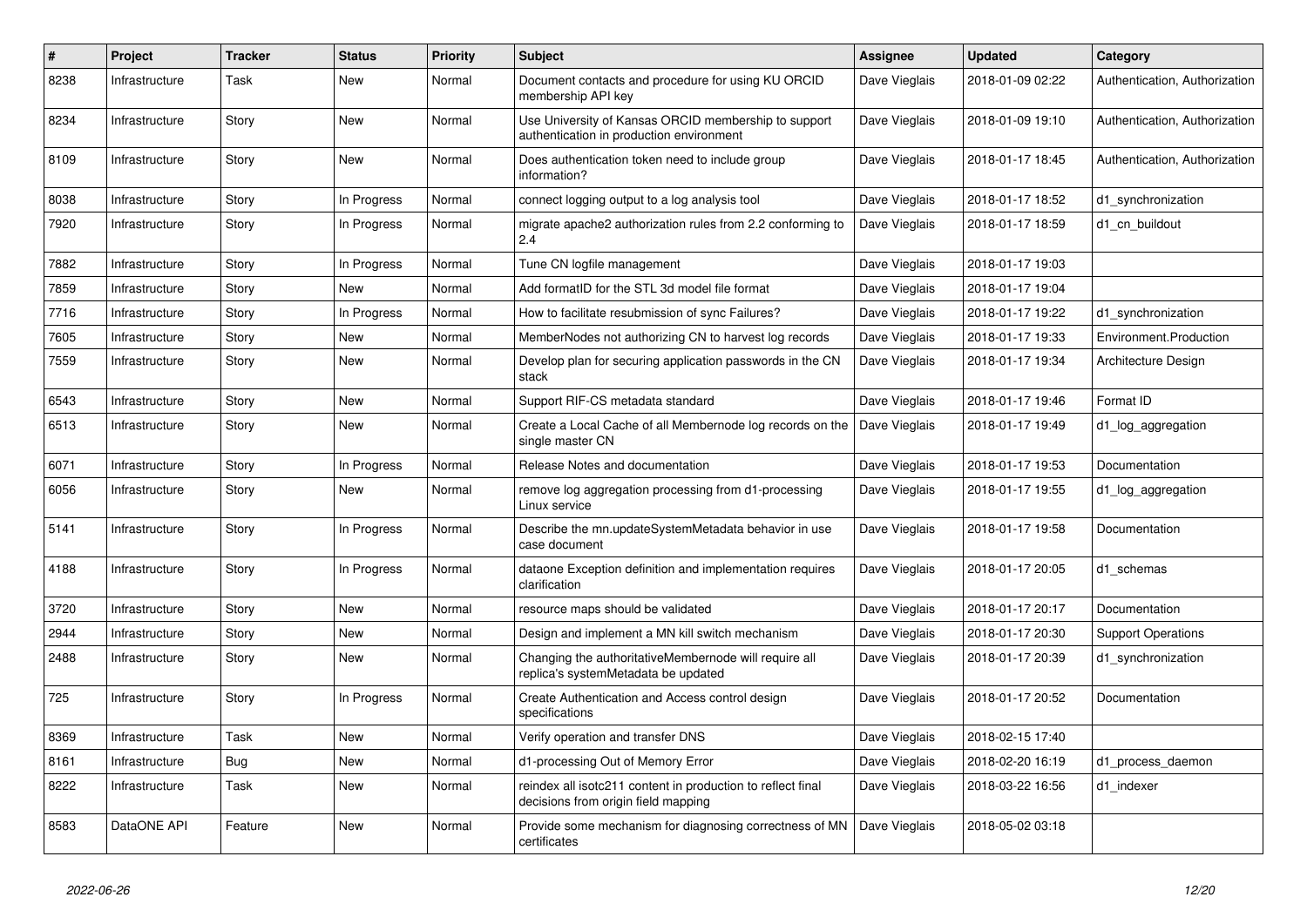| $\sharp$ | Project             | <b>Tracker</b> | <b>Status</b> | <b>Priority</b> | <b>Subject</b>                                                                        | <b>Assignee</b> | <b>Updated</b>   | Category                  |
|----------|---------------------|----------------|---------------|-----------------|---------------------------------------------------------------------------------------|-----------------|------------------|---------------------------|
| 7967     | Infrastructure      | Bug            | In Progress   | Normal          | The CN is not following the xml schema definition when<br>creating dataone exceptions | Dave Vieglais   | 2018-05-23 18:13 | Architecture Design       |
| 8602     | Infrastructure      | Story          | New           | Normal          | Log aggregation and augmentation process mid 2018<br>updates                          | Dave Vieglais   | 2018-06-07 20:49 | d1_log_aggregation        |
| 8603     | Infrastructure      | Bug            | New           | Normal          | log aggregation incorrectly assigning location information                            | Dave Vieglais   | 2018-06-07 20:52 | d1_log_aggregation        |
| 8604     | Infrastructure      | Task           | New           | Normal          | Update the static IP lists for robots etc                                             | Dave Vieglais   | 2018-06-07 20:56 | d1_log_aggregation        |
| 8634     | <b>Member Nodes</b> | Story          | New           | Normal          | DAAC: Testing & Development                                                           | Dave Vieglais   | 2018-07-02 14:55 |                           |
| 8642     | Infrastructure      | Bug            | New           | Normal          | Replication tasks apparently not deleted from backing store<br>in a timely fashion    | Dave Vieglais   | 2018-07-05 12:11 | d1_replication            |
| 3529     | <b>Member Nodes</b> | MNDeployment   | Operational   | Normal          | Replication instance at ORC                                                           | Dave Vieglais   | 2018-08-31 15:21 |                           |
| 3530     | <b>Member Nodes</b> | MNDeployment   | Operational   | Normal          | Replication instance at UCSB                                                          | Dave Vieglais   | 2018-08-31 15:22 |                           |
| 3172     | <b>Member Nodes</b> | MNDeployment   | Operational   | Normal          | Replication instance at UNM                                                           | Dave Vieglais   | 2018-08-31 15:22 |                           |
| 4730     | <b>Member Nodes</b> | MNDeployment   | Testing       | Normal          | Global Biodiversity Information Facility                                              | Dave Vieglais   | 2018-09-26 19:45 |                           |
| 8747     | Infrastructure      | Task           | New           | Normal          | Adjust package configuration to persist changes between<br>updates                    | Dave Vieglais   | 2018-11-16 17:32 |                           |
| 8368     | Infrastructure      | Story          | New           | Normal          | Update backup strategy for jenkins job configurations to<br>subversion                | Dave Vieglais   | 2019-01-22 19:25 | <b>Support Operations</b> |
| 8367     | Infrastructure      | Story          | New           | Normal          | Duplicate jenkins jobs from UNM to UCSB                                               | Dave Vieglais   | 2019-01-22 19:25 | <b>Support Operations</b> |
| 8366     | Infrastructure      | Story          | New           | Normal          | Migrate jenkins continuous integration from UNM to UCSB                               | Dave Vieglais   | 2019-01-22 19:26 | <b>Support Operations</b> |
| 8771     | <b>CN REST</b>      | Story          | New           | Normal          | Issue with LDAP when updating `nodeReplicationPolicy`                                 | Dave Vieglais   | 2019-03-05 19:43 | d1_cn_rest                |
| 8780     | Infrastructure      | Feature        | New           | Normal          | Develop support for DataCite 4.0 and 4.1 and 4.2                                      | Dave Vieglais   | 2019-03-30 20:38 | d1 indexer                |
| 8749     | <b>CN REST</b>      | Story          | New           | Normal          | Fix log aggregation events from the CN without associated<br>CN IPs                   | Dave Vieglais   | 2019-05-01 22:25 |                           |
| 8035     | Member Nodes        | MNDeployment   | Operational   | Normal          | IEDA_EarthChem Library (Interdisciplinary Earth Data<br>Alliance)                     | Dave Vieglais   | 2019-05-06 14:25 |                           |
| 8721     | <b>Member Nodes</b> | MNDeployment   | Operational   | Normal          | IEDA_US Antarctic Program Data Center (Interdisciplinary<br>Earth Data Alliance)      | Dave Vieglais   | 2019-05-14 13:46 |                           |
| 8704     | Member Nodes        | MNDeployment   | Operational   | Normal          | IEDA_Marine-Geo Digital Library (Interdisciplinary Earth<br>Data Alliance)            | Dave Vieglais   | 2019-05-14 13:47 |                           |
| 8804     | Infrastructure      | Task           | New           | Normal          | Add Idap backup config to cn os-core                                                  | Dave Vieglais   | 2019-05-21 12:32 | dataone-cn-os-core        |
| 3228     | Member Nodes        | MNDeployment   | Operational   | Normal          | NCEI - National Centers for Environmental Information                                 | Dave Vieglais   | 2019-07-08 16:28 |                           |
| 8847     | Member Nodes        | MNDeployment   | In Review     | Normal          | Freshwater Research and Environmental Database<br>(IGBFRED)                           | Dave Vieglais   | 2019-10-17 19:23 |                           |
| 317      | Requirements        | Requirement    | In Progress   | Low             | (Requirement) Identifiers for all objects                                             | Dave Vieglais   | 2010-03-15 22:12 |                           |
| 580      | Requirements        | Requirement    | New           | Low             | (Requirement) All software developed on the project should<br>be open source          | Dave Vieglais   | 2010-04-15 22:57 |                           |
| 3333     | Infrastructure      | Task           | New           | Low             | Generalize mk_* scripts for host name                                                 | Dave Vieglais   | 2012-10-11 18:50 | <b>Support Operations</b> |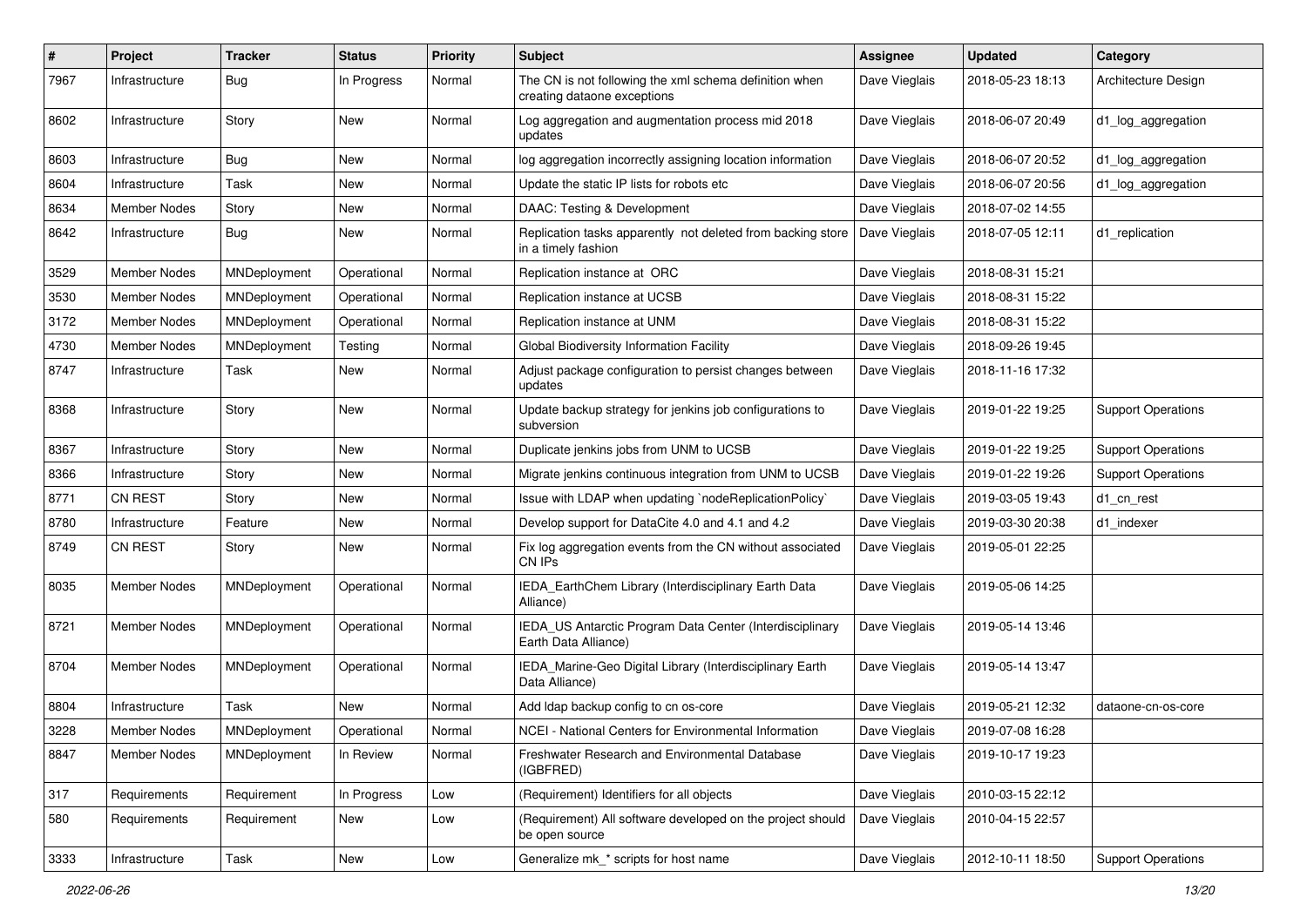| $\sharp$ | Project             | <b>Tracker</b> | <b>Status</b> | <b>Priority</b> | <b>Subject</b>                                                                                                                            | <b>Assignee</b> | <b>Updated</b>   | Category                  |
|----------|---------------------|----------------|---------------|-----------------|-------------------------------------------------------------------------------------------------------------------------------------------|-----------------|------------------|---------------------------|
| 2286     | Infrastructure      | Task           | New           | Low             | Change Exceptions. Invalid Token to<br>Exceptions.InvalidSession                                                                          | Dave Vieglais   | 2014-10-02 17:21 | Documentation             |
| 3519     | Member Nodes        | MNDeployment   | New           | Low             | Prairie Research Institute                                                                                                                | Dave Vieglais   | 2015-11-19 17:00 |                           |
| 7095     | Python GMN          | Story          | New           | Low             | Support HTTP redirect capability for GMN within the Vendor<br>Specific Extension model                                                    | Dave Vieglais   | 2016-03-25 02:30 |                           |
| 3520     | Member Nodes        | MNDeployment   | New           | Low             | ARCTOS Collaborative Collection Management Solution                                                                                       | Dave Vieglais   | 2018-04-17 17:18 |                           |
| 8232     | Member Nodes        | Task           | New           | Normal          | MN Dashboard/Website Deployment Workflow<br>Documentation                                                                                 | Dustin Allen    | 2018-01-08 23:30 |                           |
| 2594     | Infrastructure      | Task           | <b>New</b>    | Normal          | Prepare a Mercury MN overview for the workshop                                                                                            | Giri Palanisamy | 2012-04-09 22:59 | mn.Mercury                |
| 7922     | Infrastructure      | Task           | New           | Normal          | DataONE Accessibility                                                                                                                     | Isis Serna      | 2016-10-31 23:05 |                           |
| 6048     | Member Nodes        | Task           | New           | Normal          | Fix 404 NotFound erros on the EDORA MN                                                                                                    | Jim Green       | 2014-11-24 14:57 |                           |
| 3492     | Infrastructure      | Bug            | In Progress   | Urgent          | Invalid PIDs in production (whitespace)                                                                                                   | Jing Tao        | 2017-04-27 15:31 | <b>Support Operations</b> |
| 4674     | Infrastructure      | Bug            | New           | Urgent          | Ask Judith, Mike and Virgina Perez.2.1 to obsolete those<br>pids which contain the white spaces.                                          | Jing Tao        | 2017-05-04 18:01 | d1 cn service             |
| 8026     | Infrastructure      | Task           | Testing       | High            | Portal reaches the maximum capacity in a pool                                                                                             | Jing Tao        | 2017-03-14 00:36 | d1 portal servlet         |
| 8173     | Infrastructure      | Story          | New           | High            | add checks for retrograde systemMetadata changes                                                                                          | Jing Tao        | 2018-01-17 18:38 | d1 indexer                |
| 8500     | Infrastructure      | Bug            | New           | High            | Geohash not calculated properly                                                                                                           | Jing Tao        | 2018-03-14 17:06 | d1 indexer                |
| 3554     | Member Nodes        | MNDeployment   | Operational   | High            | <b>KNB</b>                                                                                                                                | Jing Tao        | 2018-08-31 15:16 |                           |
| 8722     | Infrastructure      | Bug            | New           | High            | Object in search index but systemmetadata is not available.                                                                               | Jing Tao        | 2018-10-03 17:48 |                           |
| 8867     | CN REST             | Bug            | New           | High            | CNCore.listChecksumAlgorithms() returns incorrect list                                                                                    | Jing Tao        | 2020-08-06 00:06 | d1_cn_rest                |
| 5988     | Infrastructure      | Task           | New           | Normal          | Determine cause of Idap "server not responding" errors<br>between prod CNs                                                                | Jing Tao        | 2014-07-22 23:18 | Hardware                  |
| 4116     | <b>Member Nodes</b> | Task           | In Progress   | Normal          | Work with FRIM to upgrade Metacat to 2.2.1 or later                                                                                       | Jing Tao        | 2015-01-23 19:02 |                           |
| 7825     | Infrastructure      | Bug            | New           | Normal          | Hazelcast service stops working after a while                                                                                             | Jing Tao        | 2016-06-07 18:53 | Metacat                   |
| 7903     | <b>CN REST</b>      | Task           | New           | Normal          | Need to implement/support the default http methods -<br>HEAD and GET on all DataONE API (both cn and mn)                                  | Jing Tao        | 2016-10-10 16:53 | d1 cn rest                |
| 7876     | Infrastructure      | Feature        | New           | Normal          | Create a new admin page for Metacat admins to register<br>schemas                                                                         | Jing Tao        | 2016-12-21 09:11 | Metacat                   |
| 7933     | Infrastructure      | <b>Bug</b>     | New           | Normal          | d1-index-task-processor stops processing task queue                                                                                       | Jing Tao        | 2017-01-11 23:47 | d1_indexer                |
| 7949     | Infrastructure      | Task           | New           | Normal          | Ensure that there's no race condition where an entry can be<br>added to "IN PROCESS" if it is already present                             | Jing Tao        | 2017-02-27 17:55 |                           |
| 7936     | Infrastructure      | Bug            | New           | Normal          | Same pid with different status exists in the index task table                                                                             | Jing Tao        | 2017-02-27 18:07 | d1 indexer                |
| 7935     | Infrastructure      | Task           | New           | Normal          | Use a dedicated hazelcast queue as the listener to generate<br>index task                                                                 | Jing Tao        | 2017-02-27 18:07 | d1_indexer                |
| 8010     | CN REST             | <b>Bug</b>     | New           | Normal          | CN.archive fails with 401 Unauthorized when using either<br>MN or CN client certificate for PID with authoritative MN as<br>urn:node:LTER | Jing Tao        | 2017-03-21 17:10 |                           |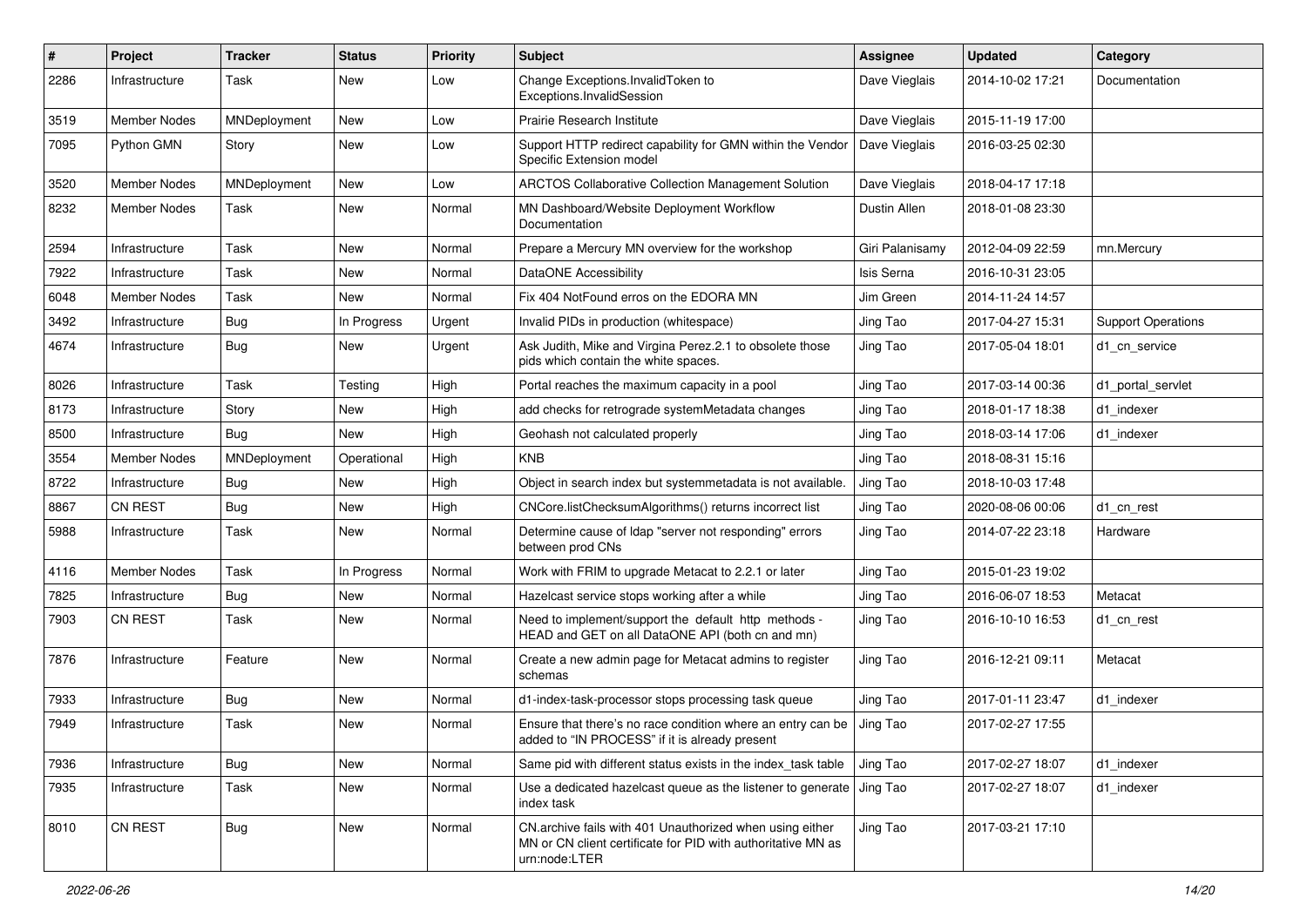| #    | Project        | <b>Tracker</b> | <b>Status</b> | <b>Priority</b> | Subject                                                                                                                 | <b>Assignee</b> | <b>Updated</b>   | Category            |
|------|----------------|----------------|---------------|-----------------|-------------------------------------------------------------------------------------------------------------------------|-----------------|------------------|---------------------|
| 8070 | Infrastructure | Task           | New           | Normal          | Consolidate the index application-context files                                                                         | Jing Tao        | 2017-04-13 12:51 |                     |
| 7570 | Infrastructure | <b>Bug</b>     | In Progress   | Normal          | Search UI requests cause Out of Memory Error                                                                            | Jing Tao        | 2017-04-26 21:01 | d1_indexer          |
| 8091 | Infrastructure | Task           | In Progress   | Normal          | Mysterious sync failure of an eml object from the GOA node                                                              | Jing Tao        | 2017-05-09 21:33 | dataone-cn-os-core  |
| 8102 | Infrastructure | Task           | New           | Normal          | Upgrade postgresgl jdbc jar file on Portal                                                                              | Jing Tao        | 2017-06-02 20:53 | d1 portal           |
| 8103 | Infrastructure | Task           | New           | Normal          | Upgrade the postgresql jdbc jar file on the cn context                                                                  | Jing Tao        | 2017-06-02 20:56 | d1 cn service       |
| 8104 | Infrastructure | Task           | New           | Normal          | Upgrade postgresgl jdbc jar file on Metacat                                                                             | Jing Tao        | 2017-06-02 20:58 | Metacat             |
| 8150 | Infrastructure | Task           | New           | Normal          | Enable CN certificate to alter authoritativeMN property in<br>SystemMetadata                                            | Jing Tao        | 2017-07-19 21:27 |                     |
| 8151 | Infrastructure | Task           | New           | Normal          | CNs should verify that the authoritativeMN listed in<br>SystemMetadata is a valid MN                                    | Jing Tao        | 2017-07-19 21:32 |                     |
| 8184 | Infrastructure | Feature        | New           | Normal          | a feature indicates to restart tomcat when hazelcast client<br>died                                                     | Jing Tao        | 2017-09-14 19:14 | Metacat             |
| 8196 | Infrastructure | <b>Bug</b>     | New           | Normal          | Duplicated replicas in the system metadata                                                                              | Jing Tao        | 2017-10-18 17:19 | d1_replication      |
| 8224 | Infrastructure | Task           | New           | Normal          | metacat not promoting node token privs for solr                                                                         | Jing Tao        | 2017-12-04 19:33 | Metacat             |
| 8097 | Infrastructure | Story          | New           | Normal          | Metacat (storage) and d1-synchronize both have the code<br>to compute the checksum                                      | Jing Tao        | 2018-01-09 19:10 | d1_synchronization  |
| 7668 | Infrastructure | Story          | New           | Normal          | Determine how indexing of data packages should work                                                                     | Jing Tao        | 2018-01-17 19:28 | d1 indexer          |
| 4278 | Infrastructure | Story          | New           | Normal          | EML indexing - handle multiple temporalCoverage and<br>spatialCoverage elements                                         | Jing Tao        | 2018-01-17 20:04 | d1 indexer          |
| 8247 | Member Nodes   | Task           | New           | Normal          | Verify upgraded metacat is operating correctly as a<br>production member node.                                          | Jing Tao        | 2018-02-02 15:49 |                     |
| 8307 | Infrastructure | Story          | New           | Normal          | Check node subject on node registration and subsequent<br>calls                                                         | Jing Tao        | 2018-02-06 20:06 | d1_cn_node_registry |
| 8376 | Infrastructure | Feature        | New           | Normal          | Make the script file - insertOrUpdateObjectFormatList.sh (in<br>metacat cn buildout) change the user name automatically | Jing Tao        | 2018-02-21 22:48 | d1 cn buildout      |
| 8379 | Infrastructure | <b>Bug</b>     | New           | Normal          | remove or improve AuthLdap.getGroups logging statement                                                                  | Jing Tao        | 2018-02-27 16:51 | Metacat             |
| 8380 | Infrastructure | <b>Bug</b>     | New           | Normal          | MN.update method doesn't check if the authoritativeMN is<br>null on the system metadata of the new object               | Jing Tao        | 2018-03-02 21:53 | Metacat             |
| 8448 | Infrastructure | <b>Bug</b>     | New           | Normal          | d1_cn_index_tool doesn't reindex an pid from a given file                                                               | Jing Tao        | 2018-03-02 22:06 | d1_indexer          |
| 8105 | Infrastructure | Task           | New           | Normal          | Remove dataone-mercury from production CNs                                                                              | Jing Tao        | 2018-03-02 22:17 | d1_mercury          |
| 8470 | Infrastructure | Story          | New           | Normal          | Make the spring context of the d1 index processor daemon J Jing Tao<br>more configurable                                |                 | 2018-03-22 16:53 | d1 indexer          |
| 8469 | CN REST        | Task           | In Progress   | Normal          | evaluate if ORCID API will continue to work after 1.2 is<br>deprecated                                                  | Jing Tao        | 2018-03-22 16:54 | d1 portal servlet   |
| 8570 | Infrastructure | <b>Bug</b>     | New           | Normal          | index task not generated for a newly synchronized object                                                                | Jing Tao        | 2018-04-20 20:51 | d1_indexer          |
| 8246 | Member Nodes   | Task           | New           | Normal          | Upgrade metacat to the latest version                                                                                   | Jing Tao        | 2018-04-23 16:09 |                     |
| 8571 | Infrastructure | <b>Bug</b>     | In Progress   | Normal          | IndexTool can't index a data object                                                                                     | Jing Tao        | 2018-04-23 20:13 | d1_indexer          |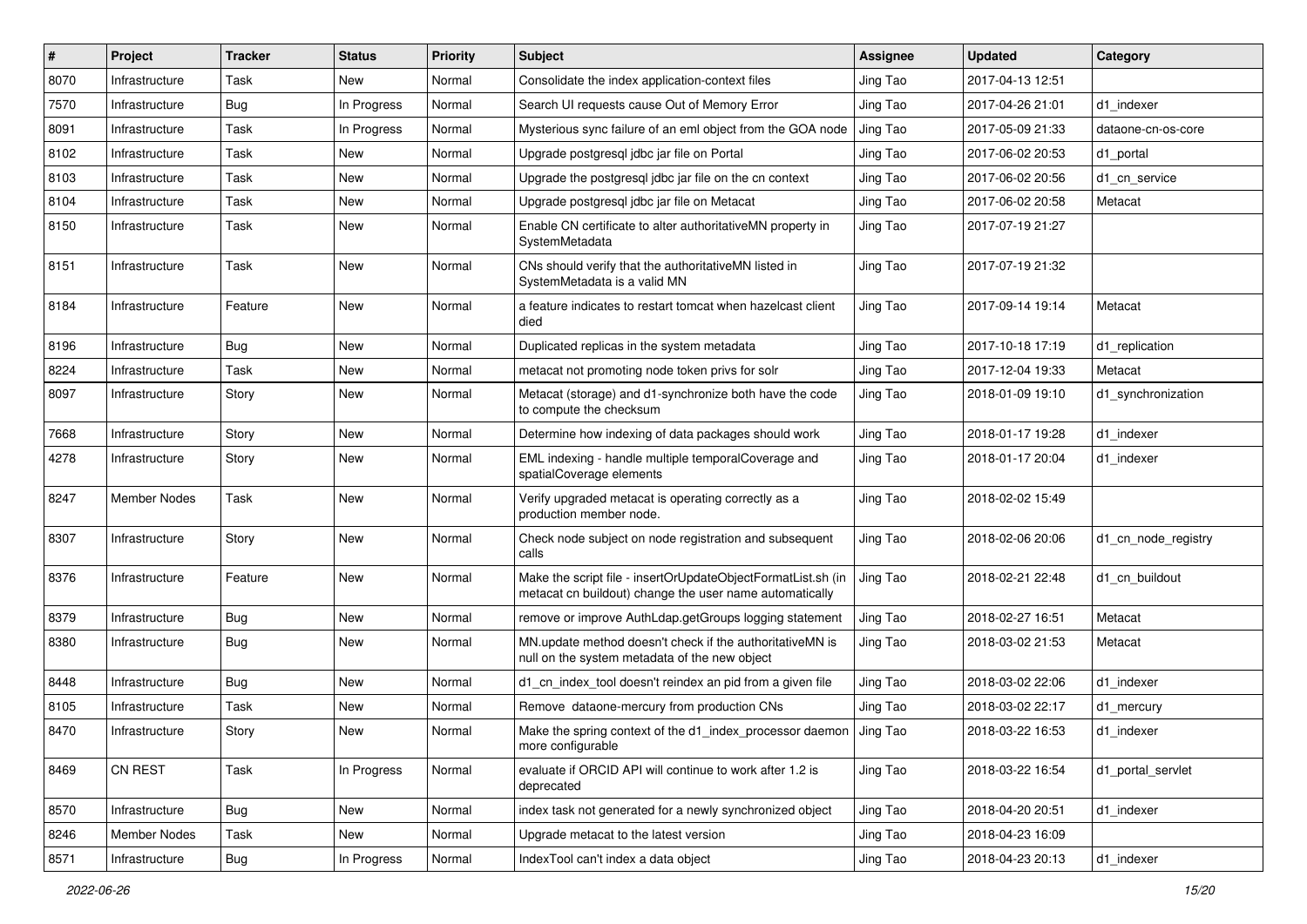| $\#$ | Project             | <b>Tracker</b> | <b>Status</b> | <b>Priority</b> | <b>Subject</b>                                                                                                                | Assignee | <b>Updated</b>   | Category                |
|------|---------------------|----------------|---------------|-----------------|-------------------------------------------------------------------------------------------------------------------------------|----------|------------------|-------------------------|
| 8587 | <b>Member Nodes</b> | Task           | <b>New</b>    | Normal          | Add DataONE Logo to SanParks website                                                                                          | Jing Tao | 2018-05-09 21:19 |                         |
| 3748 | <b>Member Nodes</b> | MNDeployment   | Operational   | Normal          | PPBIO Member Node                                                                                                             | Jing Tao | 2018-08-31 15:20 |                         |
| 8733 | <b>CN REST</b>      | Bug            | New           | Normal          | Exception handling in ForesiteResourceMap needs<br>improvement                                                                | Jing Tao | 2018-10-12 20:09 | d1 cn index processor   |
| 8739 | Infrastructure      | Task           | In Progress   | Normal          | Attempting to set ulimit results in error on UCSB systems                                                                     | Jing Tao | 2018-11-08 15:10 | d1 process daemon       |
| 8737 | Infrastructure      | Story          | <b>New</b>    | Normal          | Submitters and rights-holders with group permissions can't<br>be granted authorization when the sync process validates<br>sid | Jing Tao | 2018-11-28 17:12 | d1 synchronization      |
| 8582 | <b>CN REST</b>      | Story          | <b>New</b>    | Normal          | Replica Auditing service is throwing errors                                                                                   | Jing Tao | 2019-01-14 16:40 | d1 replication auditor  |
| 8758 | Infrastructure      | Story          | <b>New</b>    | Normal          | Index replicationStatus field                                                                                                 | Jing Tao | 2019-01-14 18:00 | d1 indexer              |
| 8043 | Infrastructure      | Bug            | New           | Normal          | The origin field for EML documents isn't properly extracted<br>when references are used                                       | Jing Tao | 2019-02-12 18:45 | d1 indexer              |
| 8770 | CN REST             | Story          | <b>New</b>    | Normal          | Issue with CN handling of encoded identifiers in object/<br>meta/ node/, others?                                              | Jing Tao | 2019-03-05 19:37 | d1_cn_rest              |
| 8782 | Infrastructure      | Story          | <b>New</b>    | Normal          | Upgrade OS to Ubuntu 18.04 on CNs                                                                                             | Jing Tao | 2019-03-22 18:12 |                         |
| 8796 | Infrastructure      | Story          | <b>New</b>    | Normal          | Various issues with service access after upgrade to 18.04                                                                     | Jing Tao | 2019-05-21 12:38 |                         |
| 8811 | Infrastructure      | Task           | New           | Normal          | Merge 2.3.9 changes to trunk                                                                                                  | Jing Tao | 2019-05-21 13:06 |                         |
| 6674 | <b>Member Nodes</b> | MNDeployment   | Operational   | Normal          | OTS - Neotropical Data Center                                                                                                 | Jing Tao | 2019-06-10 13:03 |                         |
| 8821 | Infrastructure      | Bug            | New           | Normal          | Object doi:10.18739/A2610VR7Z fails to index on CN                                                                            | Jing Tao | 2019-06-19 00:06 |                         |
| 8837 | Infrastructure      | Story          | <b>New</b>    | Normal          | Merge the changes from metacat's feature-project-indexing<br>branch to d1 cn index processor                                  | Jing Tao | 2019-08-16 17:18 | d1 indexer              |
| 8841 | Infrastructure      | Story          | <b>New</b>    | Normal          | Solr Index processor don't parse the attributes on the<br>otherEntity on an EML object                                        | Jing Tao | 2019-09-10 22:41 | d1 indexer              |
| 8772 | <b>Member Nodes</b> | MNDeployment   | Operational   | Normal          | metaGRIL                                                                                                                      | Jing Tao | 2019-10-08 17:16 |                         |
| 8850 | Infrastructure      | <b>Bug</b>     | <b>New</b>    | Normal          | v2.3.11 RdfXmlSubprocessor /<br>HttpService.getDocumentBySeriesId can be wrong                                                | Jing Tao | 2019-11-06 18:32 | d1 indexer              |
| 8849 | Infrastructure      | Story          | <b>New</b>    | Normal          | During sync, the CN does not detect error returned from<br>getChecksum()                                                      | Jing Tao | 2019-11-06 22:07 |                         |
| 8851 | Infrastructure      | Story          | <b>New</b>    | Normal          | CN sends error doc with "pid" to v2 endpoint                                                                                  | Jing Tao | 2019-11-06 22:31 | d1 synchronization      |
| 8854 | Infrastructure      | Story          | <b>New</b>    | Normal          | Put the system metadata part ahead of the object part when<br>d1_libclient_java constructs the multipart                      | Jing Tao | 2019-11-22 18:25 | d1 libclient java       |
| 8857 | Infrastructure      | Story          | <b>New</b>    | Normal          | D1Client.getCN() always get the production cn on the CN<br>Tomcat context                                                     | Jing Tao | 2019-12-13 00:34 | dataone-cn-rest-service |
| 3213 | Member Nodes        | MNDeployment   | Operational   | Normal          | University of Illinois, Chicago member node                                                                                   | Jing Tao | 2020-01-23 22:42 |                         |
| 8817 | Infrastructure      | Task           | <b>New</b>    | Normal          | Configure sitemaps on the CN                                                                                                  | Jing Tao | 2020-03-12 18:30 |                         |
| 8862 | Infrastructure      | Story          | <b>New</b>    | Normal          | Deploy a new dataone-cn-rest release                                                                                          | Jing Tao | 2020-04-23 16:24 |                         |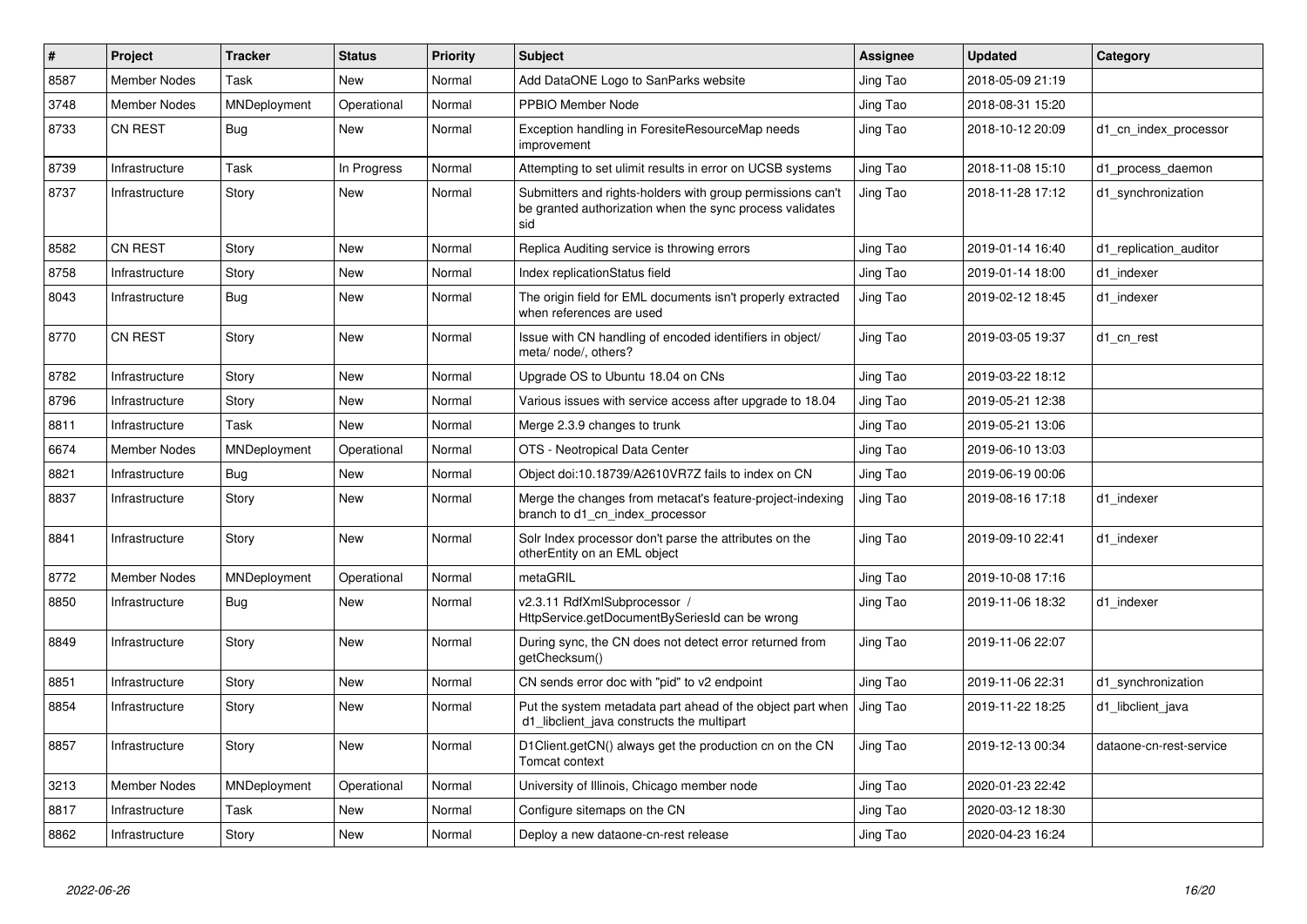| $\pmb{\#}$ | Project             | <b>Tracker</b> | <b>Status</b> | <b>Priority</b> | Subject                                                                                                | <b>Assignee</b> | <b>Updated</b>   | Category           |
|------------|---------------------|----------------|---------------|-----------------|--------------------------------------------------------------------------------------------------------|-----------------|------------------|--------------------|
| 8864       | <b>CN REST</b>      | Story          | New           | Normal          | Sychronization does not register authoritative replica entry<br>correctly                              | Jing Tao        | 2020-06-19 21:59 | d1 synchronization |
| 8869       | Infrastructure      | Story          | <b>New</b>    | Normal          | Equivalent identities show owning different amount of<br>packages.                                     | Jing Tao        | 2020-09-24 22:34 | d1_indexer         |
| 3410       | <b>Member Nodes</b> | Task           | New           | Normal          | Develop a Redmine Cheatsheet to help with a wider<br>REDMine user community interacting with MN issues | John Cobb       | 2012-11-30 19:36 |                    |
| 8829       | <b>Member Nodes</b> | Task           | <b>New</b>    | High            | get DKAN connected to GMN                                                                              | John Evans      | 2019-09-03 13:24 |                    |
| 8683       | Member Nodes        | Story          | New           | Normal          | USGS SDC: redeploy as a v2 Slender Node with GMN                                                       | John Evans      | 2019-05-15 14:03 |                    |
| 8830       | Member Nodes        | Task           | New           | Normal          | Requirements Analysis                                                                                  | John Evans      | 2019-08-06 14:44 |                    |
| 7865       | <b>Member Nodes</b> | MNDeployment   | Planning      | Normal          | Hydroshare (CUAHSI)                                                                                    | John Evans      | 2019-09-17 14:33 |                    |
| 3230       | <b>Member Nodes</b> | MNDeployment   | Planning      | Normal          | ARM - Atmospheric Radiation Measurement member node                                                    | John Evans      | 2019-11-25 20:10 |                    |
| 8831       | Member Nodes        | Story          | New           | Normal          | Import error with schema_org.data                                                                      | John Evans      | 2019-08-05 18:57 |                    |
| 8832       | <b>Member Nodes</b> | Story          | New           | Normal          | Conflict between pyshacl and owlr on ubuntu                                                            | John Evans      | 2019-08-05 19:32 |                    |
| 8833       | <b>Member Nodes</b> | Story          | New           | Normal          | Problems utilizing pyshacl within SlenderNodes                                                         | John Evans      | 2019-08-09 18:20 |                    |
| 8835       | Member Nodes        | Story          | New           | Normal          | Add ability for scanner to stop after a certain number of<br>errors                                    | John Evans      | 2019-08-12 19:16 |                    |
| 3596       | Infrastructure      | Task           | New           | Normal          | Fix Merritt Repository resource map typing of triple objects                                           | John Kunze      | 2013-02-19 02:27 | mn.Merritt         |
| 3521       | Member Nodes        | MNDeployment   | Operational   | Immediate       | <b>SEAD Member Node</b>                                                                                | Laura Moyers    | 2019-06-05 17:46 |                    |
| 3118       | <b>Member Nodes</b> | MNDeployment   | Operational   | Urgent          | Dryad Member Node                                                                                      | Laura Moyers    | 2019-03-05 18:37 |                    |
| 7046       | <b>Member Nodes</b> | Task           | New           | High            | Certificate DC=org,DC=dataone,CN=osu.piscoweb.org<br>expires in Prod environment                       | Laura Moyers    | 2015-04-20 16:54 |                    |
| 6853       | <b>Member Nodes</b> | MNDeployment   | New           | High            | OBIS (Ocean Biogeographic Information System)                                                          | Laura Moyers    | 2015-11-19 17:46 |                    |
| 3664       | Member Nodes        | MNDeployment   | New           | High            | Landcare Research New Zealand                                                                          | Laura Moyers    | 2015-11-19 19:39 |                    |
| 3553       | <b>Member Nodes</b> | MNDeployment   | Operational   | High            | <b>PISCO</b>                                                                                           | Laura Moyers    | 2018-01-10 01:13 |                    |
| 3555       | Member Nodes        | MNDeployment   | Operational   | High            | <b>SANParks</b>                                                                                        | Laura Moyers    | 2018-05-09 21:19 |                    |
| 3558       | <b>Member Nodes</b> | MNDeployment   | Operational   | High            | <b>CDL Merritt</b>                                                                                     | Laura Moyers    | 2018-08-23 17:05 |                    |
| 3232       | Member Nodes        | MNDeployment   | Operational   | High            | LTER-EUROPE                                                                                            | Laura Moyers    | 2018-11-21 16:58 |                    |
| 6485       | <b>Member Nodes</b> | MNDeployment   | Operational   | High            | The Digital Archaeology Record (tDAR)                                                                  | Laura Moyers    | 2019-10-09 02:24 |                    |
| 4046       | <b>Member Nodes</b> | Task           | In Progress   | Normal          | Laura to check with Mike re USGS-NWRC planning                                                         | Laura Moyers    | 2013-11-03 21:43 |                    |
| 3686       | Member Nodes        | MNDeployment   | Deferred      | Normal          | Movebank for Animal Tracking Data                                                                      | Laura Moyers    | 2013-12-05 19:31 |                    |
| 4013       | Member Nodes        | Task           | New           | Normal          | Follow-up on plans for TERN following Oct ILTER meeting<br>in Korea                                    | Laura Moyers    | 2014-02-20 21:58 |                    |
| 3537       | Member Nodes        | Task           | New           | Normal          | Contact followup on Citsci.org MN prospect                                                             | Laura Moyers    | 2014-03-28 18:03 |                    |
| 4045       | Member Nodes        | Task           | In Progress   | Normal          | Conversation with Laura/Mike re USGS ScienceBase<br>planning                                           | Laura Moyers    | 2014-05-30 19:45 |                    |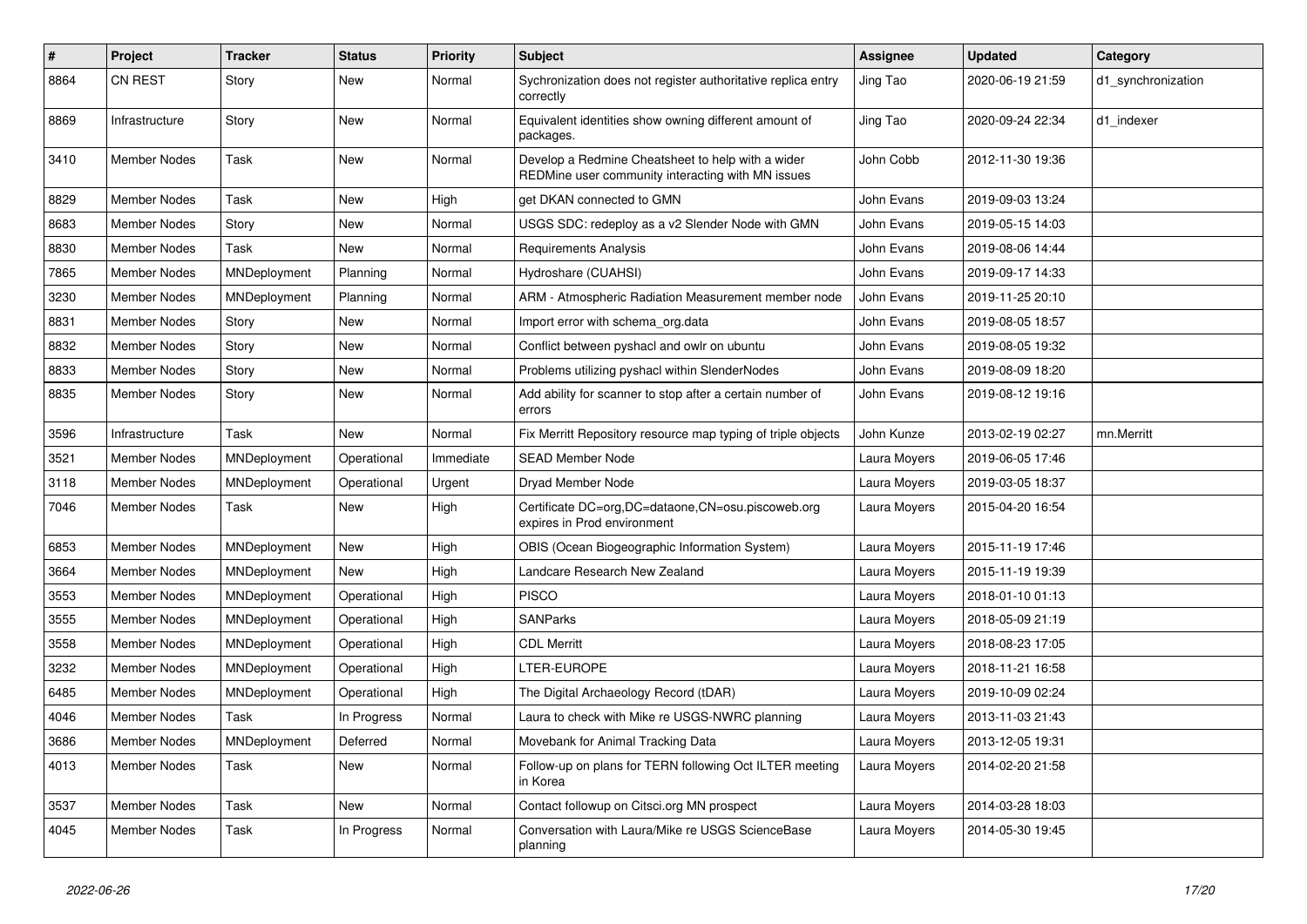| $\pmb{\#}$ | Project             | <b>Tracker</b>      | <b>Status</b> | <b>Priority</b> | <b>Subject</b>                                                         | <b>Assignee</b> | <b>Updated</b>   | Category               |
|------------|---------------------|---------------------|---------------|-----------------|------------------------------------------------------------------------|-----------------|------------------|------------------------|
| 6382       | <b>Member Nodes</b> | Task                | In Progress   | Normal          | ICMBIO: Determine feasibility                                          | Laura Moyers    | 2015-11-19 17:21 |                        |
| 3844       | <b>Member Nodes</b> | MNDeployment        | New           | Normal          | Oregon Explorer program at OSU                                         | Laura Moyers    | 2015-11-19 17:22 |                        |
| 7551       | Member Nodes        | MNDeployment        | New           | Normal          | FAO - Food and Agriculture Organization of the UN                      | Laura Moyers    | 2015-12-15 15:08 |                        |
| 7552       | Member Nodes        | MNDeployment        | New           | Normal          | iDigBio - Integrated Digitized Biocollections                          | Laura Moyers    | 2016-01-05 23:45 |                        |
| 7611       | Infrastructure      | Story               | New           | Normal          | ORNLDAAC fails during log aggregation                                  | Laura Moyers    | 2016-01-26 16:39 | Environment.Production |
| 7612       | Infrastructure      | Task                | In Progress   | Normal          | Contact ORNLDAAC                                                       | Laura Moyers    | 2016-02-11 18:02 | Environment.Production |
| 7640       | Infrastructure      | Story               | <b>New</b>    | Normal          | <b>ONEShare failing with ServiceFailure</b>                            | Laura Moyers    | 2016-02-12 16:39 | Environment.Production |
| 7641       | Infrastructure      | Task                | New           | Normal          | contact ONEShare                                                       | Laura Moyers    | 2016-02-12 16:40 | Environment.Production |
| 7666       | Infrastructure      | Bug                 | New           | Normal          | mnTestMPC repeating attempts to set replica status to<br><b>FAILED</b> | Laura Moyers    | 2016-02-25 21:44 | Environment.Stage1     |
| 7606       | Infrastructure      | Task                | In Progress   | Normal          | NRDC does not trust the CN certificate for log harvesting              | Laura Moyers    | 2016-04-06 16:14 | Environment.Production |
| 7712       | Infrastructure      | Story               | New           | Normal          | Sanparks fails during LogAggregation                                   | Laura Moyers    | 2016-04-06 16:43 | Environment.Production |
| 7607       | Infrastructure      | Task                | New           | Normal          | LTER_EUROPE refuses the production CN from harvesting<br>log records   | Laura Moyers    | 2016-06-09 16:34 | Environment.Production |
| 4083       | <b>Member Nodes</b> | MNDeployment        | Deferred      | Normal          | Forest Research Institute Malaysia (FRIM)                              | Laura Moyers    | 2016-06-17 19:31 |                        |
| 3681       | Member Nodes        | MNDeployment        | New           | Normal          | <b>EPA's Atlantic Ecology Division</b>                                 | Laura Moyers    | 2016-06-23 00:10 |                        |
| 7512       | Member Nodes        | MNDeployment        | New           | Normal          | ECOSCOPE - Network of Research Observatories on<br><b>Biodiversity</b> | Laura Moyers    | 2016-07-22 12:40 |                        |
| 7924       | Member Nodes        | <b>MNDeployment</b> | New           | Normal          | LTER-Spain network                                                     | Laura Moyers    | 2016-11-21 14:49 |                        |
| 7978       | Member Nodes        | Task                | New           | Normal          | GINA: Establish DataONE user identity in Testing<br>Environment        | Laura Moyers    | 2017-01-27 18:44 |                        |
| 7976       | Member Nodes        | Task                | New           | Normal          | GINA: Register any new object formats in all environments              | Laura Moyers    | 2017-01-27 18:45 |                        |
| 7980       | Member Nodes        | Task                | New           | Normal          | GINA: Verify MN Content and Services in Testing<br>Environment         | Laura Moyers    | 2017-01-27 18:46 |                        |
| 7981       | <b>Member Nodes</b> | Task                | New           | Normal          | GINA: Register MN in Testing Environment                               | Laura Moyers    | 2017-01-27 18:47 |                        |
| 7982       | Member Nodes        | Task                | New           | Normal          | GINA: Verify CN Content and Services in Testing<br>Environment         | Laura Moyers    | 2017-01-27 18:59 |                        |
| 7984       | Member Nodes        | Task                | New           | Normal          | GINA: Show MN as "upcoming" on the dashboard                           | Laura Moyers    | 2017-01-27 22:13 |                        |
| 7985       | <b>Member Nodes</b> | Task                | New           | Normal          | GINA: Establish DataONE user identity in Production                    | Laura Moyers    | 2017-01-27 22:15 |                        |
| 7987       | Member Nodes        | Task                | New           | Normal          | GINA: Verify MN Content and Services in Production                     | Laura Moyers    | 2017-01-27 22:16 |                        |
| 7988       | Member Nodes        | Task                | New           | Normal          | GINA: Register MN in Production                                        | Laura Moyers    | 2017-01-27 22:16 |                        |
| 7989       | Member Nodes        | Task                | New           | Normal          | GINA: Verify CN Content and Services in Production                     | Laura Moyers    | 2017-01-27 22:18 |                        |
| 7990       | Member Nodes        | Task                | New           | Normal          | GINA: Mutual acceptance                                                | Laura Moyers    | 2017-01-27 22:18 |                        |
| 7991       | Member Nodes        | Task                | New           | Normal          | GINA: Ensure MN appears on Current MNs webpage<br>(dashboard)          | Laura Moyers    | 2017-01-27 22:19 |                        |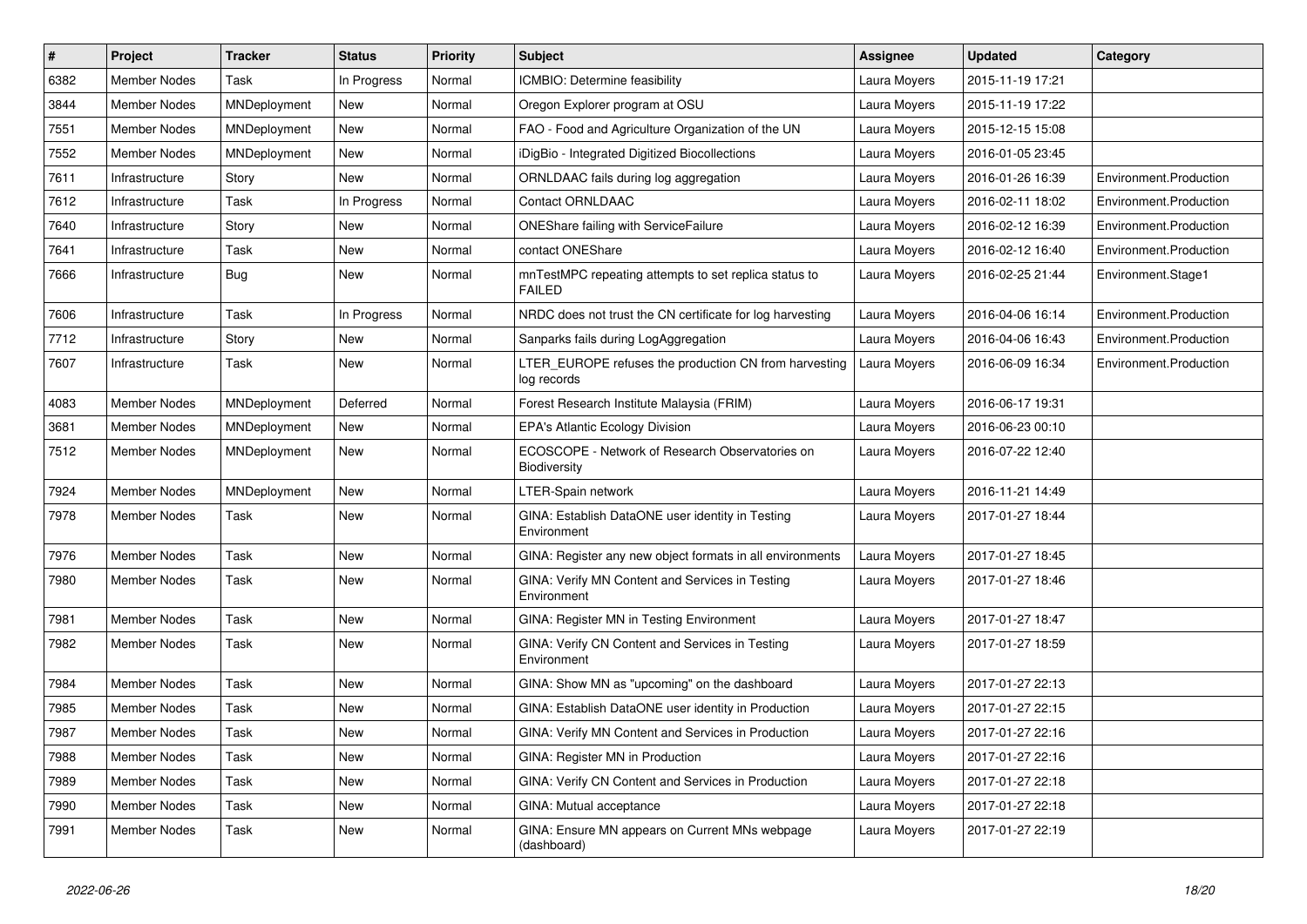| $\vert$ # | Project             | <b>Tracker</b> | <b>Status</b> | <b>Priority</b> | <b>Subject</b>                                                                     | Assignee      | <b>Updated</b>   | Category |
|-----------|---------------------|----------------|---------------|-----------------|------------------------------------------------------------------------------------|---------------|------------------|----------|
| 7992      | <b>Member Nodes</b> | Task           | New           | Normal          | GINA: Document and Announce                                                        | Laura Moyers  | 2017-01-27 22:19 |          |
| 4296      | <b>Member Nodes</b> | MNDeployment   | <b>New</b>    | Normal          | Sierra Nevada Global Change Observatory Member Node                                | Laura Moyers  | 2017-01-30 17:01 |          |
| 7553      | Member Nodes        | MNDeployment   | New           | Normal          | OOI - Ocean Observatories Initiative                                               | Laura Moyers  | 2018-01-25 17:51 |          |
| 8030      | Member Nodes        | MNDeployment   | <b>New</b>    | Normal          | <b>UCAR Research Data Archive</b>                                                  | Laura Moyers  | 2018-04-16 17:39 |          |
| 3531      | <b>Member Nodes</b> | MNDeployment   | Operational   | Normal          | Gulf of Alaska Data Portal                                                         | Laura Moyers  | 2018-05-15 17:40 |          |
| 5453      | Member Nodes        | MNDeployment   | Deferred      | Normal          | Dataverse                                                                          | Laura Moyers  | 2018-07-24 16:41 |          |
| 3708      | <b>Member Nodes</b> | MNDeployment   | Operational   | Normal          | Minnesota Population Center                                                        | Laura Moyers  | 2018-08-06 19:43 |          |
| 3560      | <b>Member Nodes</b> | MNDeployment   | Operational   | Normal          | Cornell Lab of Ornithology eBird                                                   | Laura Moyers  | 2018-08-06 21:12 |          |
| 5450      | <b>Member Nodes</b> | Task           | In Progress   | Normal          | (Waiting for) USC to complete development of MN stack<br>(derived from GMN)        | Laura Moyers  | 2018-08-31 15:26 |          |
| 7051      | <b>Member Nodes</b> | MNDeployment   | Operational   | Normal          | <b>GRIIDC</b> - Gulf of Mexico Research Initiative                                 | Laura Moyers  | 2018-09-25 17:14 |          |
| 7082      | Member Nodes        | MNDeployment   | Operational   | Normal          | USGS Science Data Catalog (SDC)                                                    | Laura Moyers  | 2018-10-09 16:27 |          |
| 7956      | <b>Member Nodes</b> | MNDeployment   | Operational   | Normal          | Environmental Data Initiative (EDI)                                                | Laura Moyers  | 2018-11-13 19:14 |          |
| 6562      | Member Nodes        | MNDeployment   | Operational   | Normal          | BCO-DMO                                                                            | Laura Moyers  | 2021-12-04 00:47 |          |
| 4224      | <b>Member Nodes</b> | MNDeployment   | New           | Low             | Japan Long Term Ecological Research Network                                        | Laura Moyers  | 2015-11-19 00:52 |          |
| 4227      | <b>Member Nodes</b> | MNDeployment   | New           | Low             | <b>TRY Plant Trait Database</b>                                                    | Laura Moyers  | 2015-11-19 15:40 |          |
| 7052      | <b>Member Nodes</b> | MNDeployment   | New           | Low             | BaMBa - Brazilian Marine Biodiversity Database                                     | Laura Moyers  | 2015-11-19 17:03 |          |
| 6359      | <b>Member Nodes</b> | MNDeployment   | New           | Low             | <b>SiBBr</b>                                                                       | Laura Moyers  | 2015-11-19 17:20 |          |
| 3690      | Member Nodes        | MNDeployment   | New           | Low             | Digital Library of Vertebrate Morphology, University of<br>Texas                   | Laura Moyers  | 2015-11-19 17:53 |          |
| 3685      | <b>Member Nodes</b> | MNDeployment   | New           | Low             | National SocioEnvironmental Synthesis Center                                       | Laura Moyers  | 2015-11-19 17:58 |          |
| 3684      | <b>Member Nodes</b> | MNDeployment   | <b>New</b>    | Low             | Branner Earth Sciences Library - Stanford University                               | Laura Moyers  | 2015-11-19 19:04 |          |
| 3680      | Member Nodes        | MNDeployment   | New           | Low             | Federal University of Pernambuco, Brazil                                           | Laura Moyers  | 2015-11-19 19:34 |          |
| 3633      | Member Nodes        | MNDeployment   | New           | Low             | Bay Delta Member Node                                                              | Laura Moyers  | 2015-11-19 19:44 |          |
| 7048      | Member Nodes        | MNDeployment   | Deferred      | Low             | <b>USGS Regional Climate Centers</b>                                               | Laura Moyers  | 2016-06-17 19:32 |          |
| 7851      | Member Nodes        | MNDeployment   | New           | Low             | CESAB - Center for Synthesis and Analysis for Biodiversity                         | Laura Moyers  | 2018-04-17 17:19 |          |
| 7549      | Member Nodes        | MNDeployment   | New           | Low             | COS - the Center for Open Science                                                  | Laura Moyers  | 2018-04-17 17:20 |          |
| 8009      | <b>Member Nodes</b> | MNDeployment   | New           | Low             | Geometabolome                                                                      | Laura Moyers  | 2018-04-17 17:22 |          |
| 3480      | <b>Member Nodes</b> | MNDeployment   | New           | Low             | Globe.gov                                                                          | Laura Moyers  | 2018-04-17 17:23 |          |
| 7550      | Member Nodes        | Task           | New           | Normal          | GoA portal not copying to KNB                                                      | Lauren Walker | 2015-12-14 21:41 |          |
| 7900      | Member Nodes        | Task           | New           | Normal          | R2R: modify searchUI to accommodate cruise path display<br>for single data package | Lauren Walker | 2016-10-04 23:43 |          |
| 7899      | Member Nodes        | Task           | New           | Normal          | R2R: modify searchUI to accommodate composite data<br>density with cruise paths    | Lauren Walker | 2016-10-05 03:51 |          |